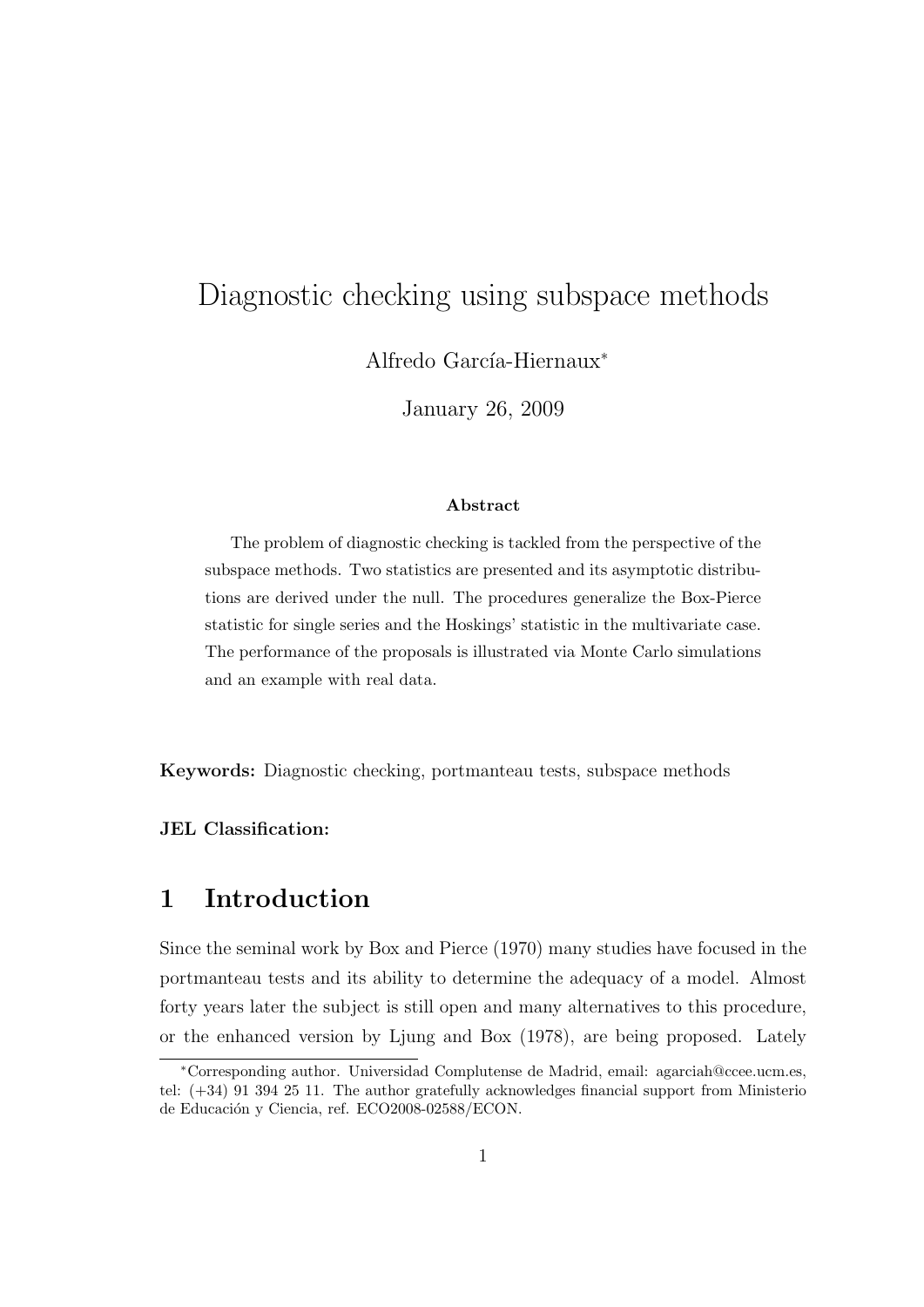the literature about diagnostic checking can be divided into two broad categories: i) those papers which relax assumptions of the original test, and ii) those which present some improvements in its finite properties.

Among others, the first group includes works by Lobato (2001) or Francq et al. (2005), who relax the assumption of independence of the errors, Jung and Tremayne (2003), suggesting a test for specific models of counts, Duchesne and Roy (2004), that generalize the test to multivariate autoregressive models with exogenous variables or, more recently, Escanciano and Lobato (2009) who design an automatic data-driven test, particularly suitable for financial data. On the other hand, the second class of methods is currently dominated by the use of bootstrap techniques which usually outperform the results in empirical size and power of the original proposal, see, e.g., Horowitz et al. (2006).

The tests suggested in this paper belong to the previous second group as they do not relax any assumption of the original test, although they are not based on bootstrap methods either. However, they present some properties that are difficult to find in a single test, as: (i) they generalize the Box-Pierce statistic for single series and the Hoskings' statistic (Hosking, 1980) for multivariate processes, (ii) its asymptotic null distribution is known and hence, in comparison with bootstrap methods, there is no need of computationally expensive simulations to estimate the corresponding critical values, and (iii) they are, by construction, more robust in the presence of outliers that occur in the beginning or the end of the sample. The proposals are obtained by tackling the question from a subspace methods perspective.

The plan of the paper is as follows. Section 2 contains details of the subspace methods and the assumptions employed. Two general tests are derived in Section 3. Section 4 compares the performance of the proposals with the Ljung-Box test using Monte Carlo experiments and an application to real data. Some concluding remarks are offered in Section 5.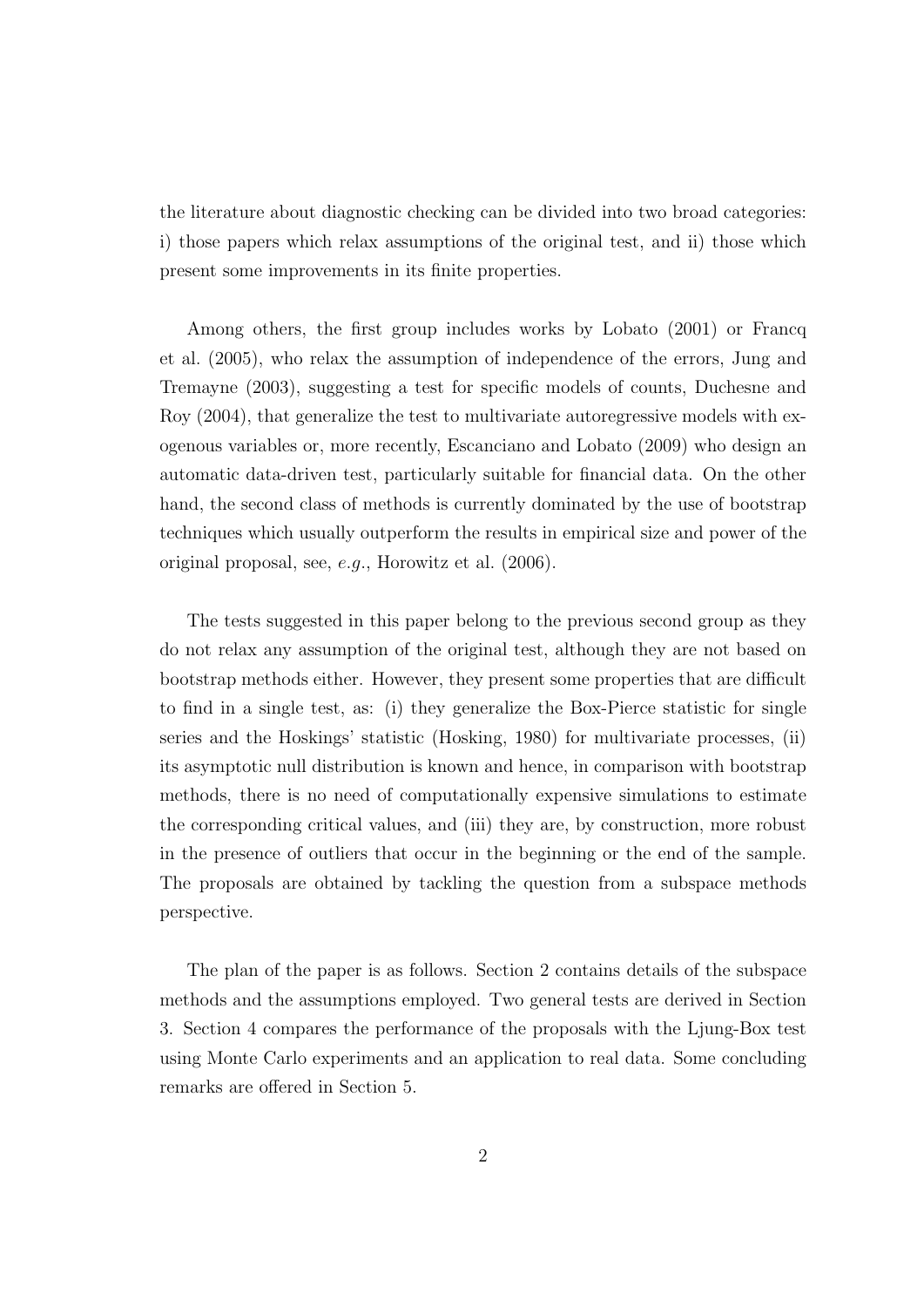To express the results precisely, we introduce the following notation which will be use throughout the paper:  $\stackrel{d}{\rightarrow}$  means *converges in distribution to*,  $\stackrel{a.s.}{\rightarrow}$  means converges almost surely to and plim means convergence in probability. This three concepts are define, e.g., in White (2001). Furthermore,  $I_n$  will be a *n*-dimensional identity matrix and  $A_m$  a square  $m$ -by-m matrix, unless defined otherwise.

## 2 Model set and subspace estimation

Consider a linear fixed-coefficients system that can be described by the State Space (SS) model,

$$
\boldsymbol{x}_{t+1} = \boldsymbol{\Phi} \boldsymbol{x}_t + \boldsymbol{E} \boldsymbol{\psi}_t \tag{1a}
$$

$$
z_t = H x_t + \psi_t \tag{1b}
$$

where  $x_t$  is a state *n*-vector, being *n* the true order of the system. In addition,  $z_t$  is an observable output m-vector, which is assumed to be zero-mean without loss of generality,  $\psi_t$  is a noise *m*-vector (known as innovations), while  $\Phi$ , *E* and *H* are parametric matrices. Model (1a-1b) is called an "innovations model" and is used as it is simple and general, in the sense that any fixed-coefficients SS model can be written in this specific form (see e.g., Casals et al., 1999, Theorem 1). Moreover, some assumptions about the system and the noise must be established.

**Assumptions** A.1. Let  $\psi_t$  be a sequence of independent and identically distributed random variable with  $E(\psi_t) = 0$  and  $E(\psi_t' \psi_t) = Q$ , being  $Q$  a positive definite matrix. A.2. Let the system be stable and strictly minimum-phase, i.e., all the eigenvalues of  $\Phi$  and  $(\Phi - EH)$  lie inside the unit circle.

Now we will show that the subspace methods can derive from the innovations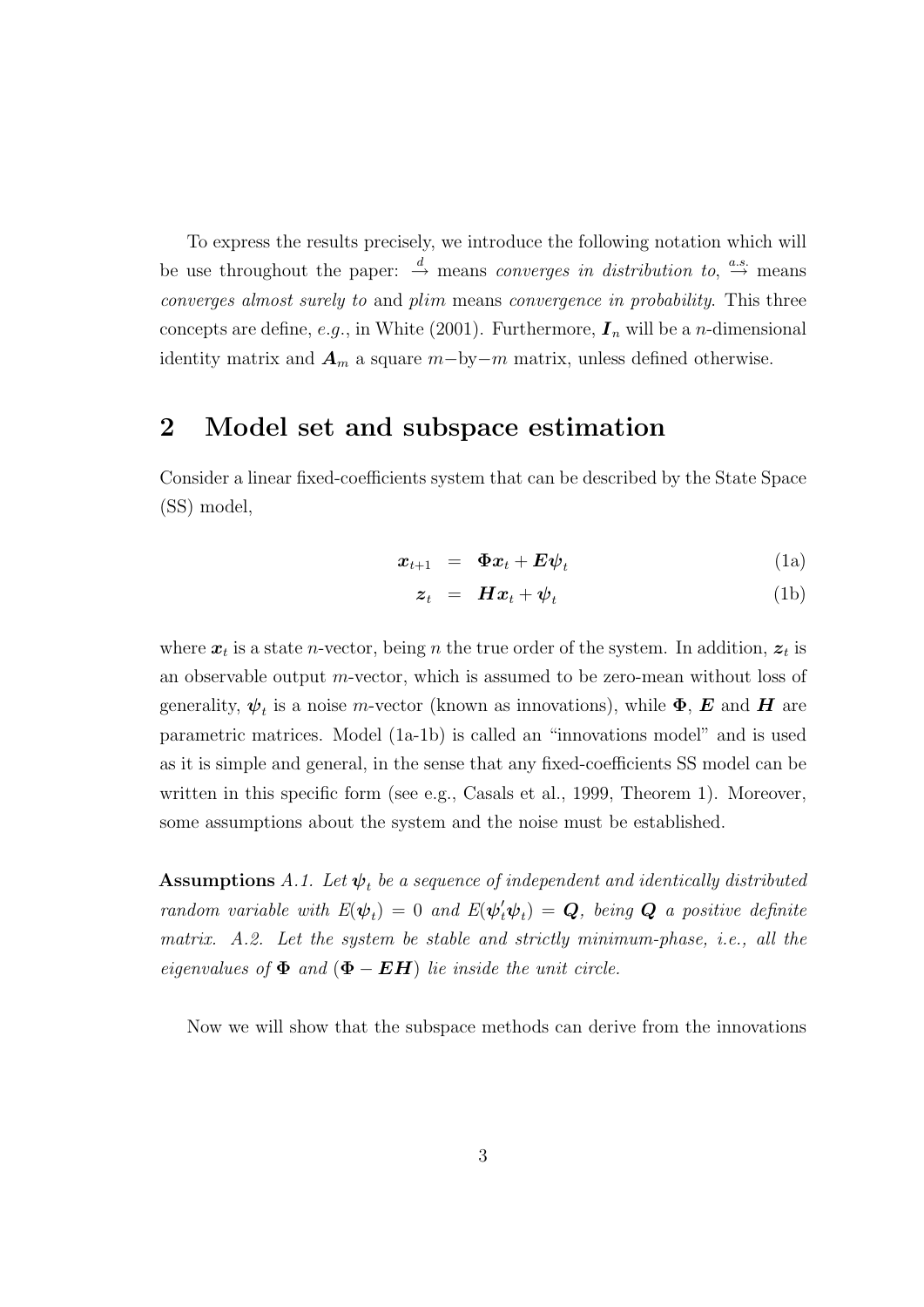model. By substituting (1b) into (1a) in  $\psi_t$  and solving by recursion we have:

$$
x_{t} = (\Phi - EH)^{t} x_{0} + \sum_{j=1}^{t} (\Phi - EH)^{t-j} E z_{j-1}
$$
 (2)

so that the states in time t depend on the initial state and past values of the output. We will use this equation afterward.

On the other hand, by recursive substitution in (1a) and replacing the result into the observation equation (1b), we get:

$$
\boldsymbol{z}_t = \boldsymbol{H} \boldsymbol{\Phi}^t \boldsymbol{x}_0 + \boldsymbol{H} \sum_{j=0}^{t-1} \boldsymbol{\Phi}^j \boldsymbol{E} \boldsymbol{\psi}_{t-j-1} + \boldsymbol{\psi}_t \tag{3}
$$

which means that the endogenous variable,  $z_t$ , depends on the initial state vector,  $x_0$ , and past and present innovations,  $\psi_t$ . Equation (3) can be written in matrix form as,

$$
\boldsymbol{Z}_p = \boldsymbol{O} \boldsymbol{X}_0 + \boldsymbol{V} \boldsymbol{\Psi}_p \tag{4}
$$

where the subscript  $p$  is an integer that denotes the dimension of the row space of  $\mathbf{Z}_p$ , see Bauer (2005) for more explanations about p. In the following, we will define the matrices in equation (4):

1) Block-Hankel Matrices (BHM), which dimensions are determined by the integers  $p$  and  $f$ , such that:

$$
\boldsymbol{Z}_{p} = \begin{pmatrix} z_{1} & z_{2} & \dots & z_{T-p-f+1} \\ z_{2} & z_{3} & \dots & z_{T-p-f+2} \\ \vdots & \vdots & & \vdots \\ z_{p} & z_{p+1} & \dots & z_{T-f} \end{pmatrix}; \quad \boldsymbol{Z}_{f} = \begin{pmatrix} z_{p+1} & z_{p+2} & \dots & z_{T-f+1} \\ z_{p+2} & z_{p+3} & \dots & z_{T-f+2} \\ \vdots & \vdots & & \vdots \\ z_{p+f} & z_{p+f+1} & \dots & z_{T} \end{pmatrix} (5)
$$

In (4),  $\Psi_p$  is as  $\mathbf{Z}_p$  but with  $\psi_t$  instead of  $\mathbf{z}_t$ . For simplicity, in the following we will assume that the dimension of the past and future information sets is the same, *i.e.*,  $p = f = i$ . Notice that both,  $\mathbb{Z}_p$  and  $\Psi_p$  are  $im \times (T - 2im + 1)$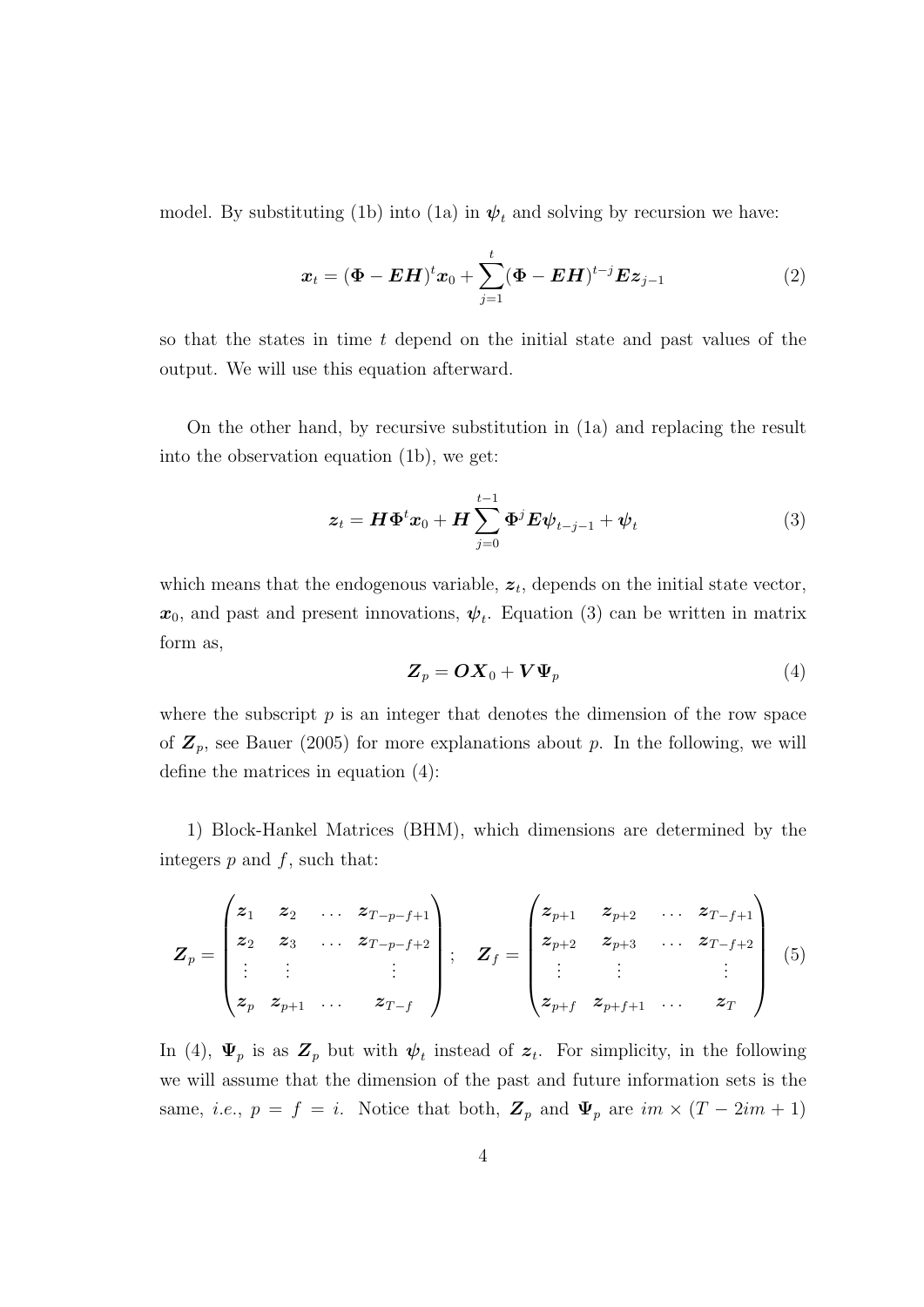matrices. In order to make the notation simpler we adopt, throughout the paper, the nomenclature  $T_* = T - 2im + 1$  to denote the number of columns of any BHM.

2) The state sequence which is defined as  $\mathbf{X}_t = (\mathbf{x}_t \ \mathbf{x}_{t+1} \ \mathbf{x}_{t+2} \ \ldots \ \mathbf{x}_{t+T-2i}).$ Specially, we will use the past and future state sequences, denoted, respectively, by  $\boldsymbol{X}_p = \boldsymbol{X}_0 \text{ and } \boldsymbol{X}_f = \boldsymbol{X}_i.$ 

3) The Extended Observability matrix, which is:

$$
\boldsymbol{O} = \left(\boldsymbol{H}' \left(\boldsymbol{H}\boldsymbol{\Phi}\right)' \left(\boldsymbol{H}\boldsymbol{\Phi}^2\right)' \cdots \left(\boldsymbol{H}\boldsymbol{\Phi}^{i-1}\right)'\right)'_{im\times n} \tag{6}
$$

4) The lower block triangular Toeplitz matrix, defined as:

$$
V = \begin{pmatrix} I_m & 0 & 0 & \dots & 0 \\ HE & I_m & 0 & \dots & 0 \\ H\Phi E & HE & I_m & \dots & 0 \\ \vdots & \vdots & \vdots & \vdots & \vdots \\ H\Phi^{i-2}E & H\Phi^{i-3}E & H\Phi^{i-4}E & \dots & I_m \end{pmatrix}_{im}
$$
(7)

Given assumption  $A.2$ . and for large values of t, the first addend in equation (2) is negligible and  $\mathbf{X}_f$  is to a close approximation representable as a linear combination of the past of the output,  $\mathbf{M}\mathbf{Z}_p$ . Shifting time subscripts in (4) and substituting  $\mathbf{X}_f$  by  $\mathbf{M}\mathbf{Z}_p$  lead to,

$$
\boldsymbol{Z}_f = \boldsymbol{O} \boldsymbol{M} \boldsymbol{Z}_p + \boldsymbol{V} \boldsymbol{\Psi}_f \tag{8}
$$

where  $\mathbf{Z}_f$ ,  $\mathbf{Z}_p$  and  $\Psi_f$  are as in (5), and O and V, respectively, as in (6) and (7).

Subspace methods estimate  $O, M$  and  $V$  in (8) by solving a reduced-rank weighted least square problem, as the product  $\boldsymbol{OM}$ , which is an im square matrix, is of rank  $n \leq im$ . Then, an estimation of the parameter matrices in (1a-1b) can be obtained from  $O, M$  and  $V$ , see, e.g., Katayama (2005).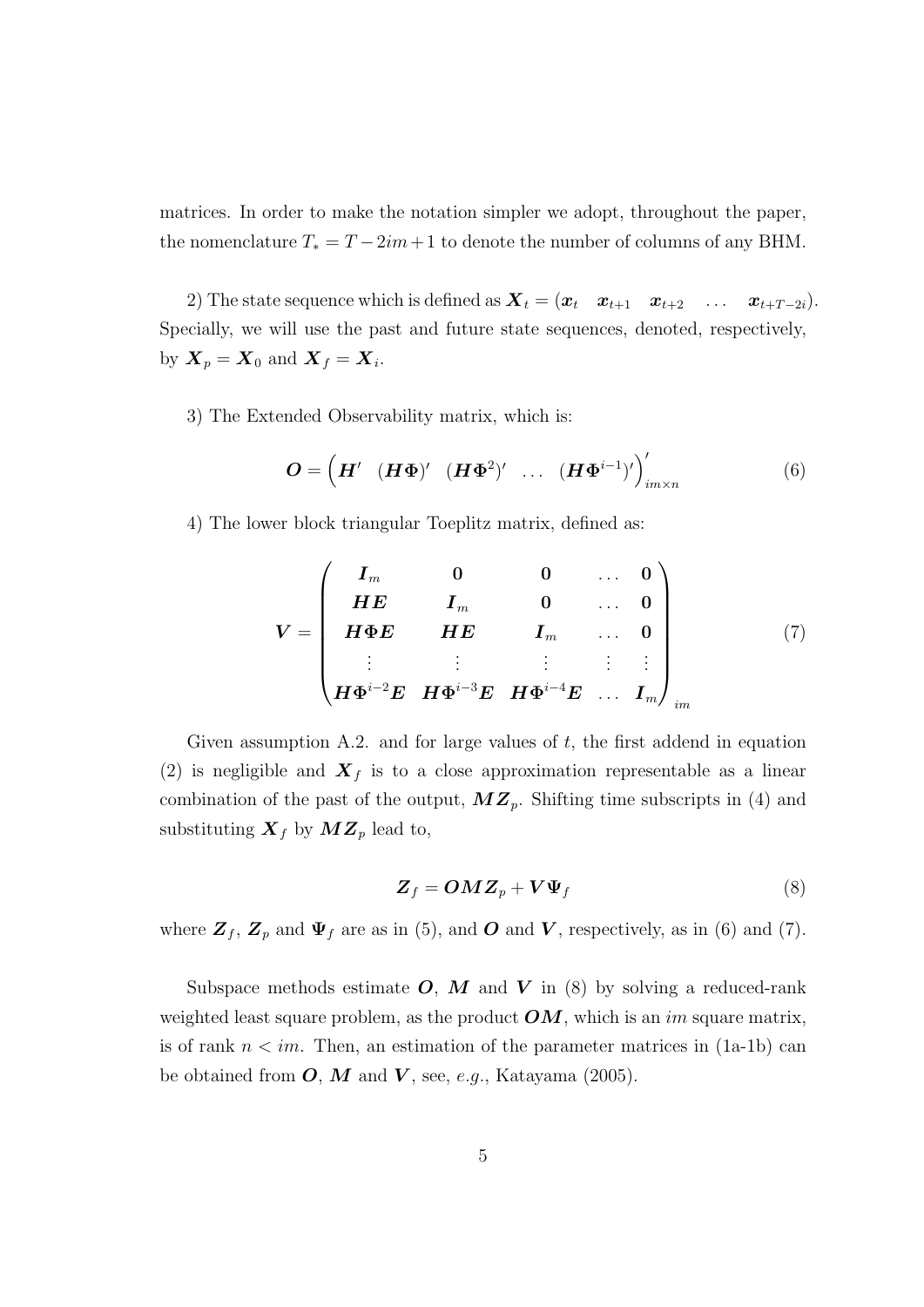# 3 Statistics and its distribution

Firstly, the following hypothesis of the data,  $z_t$ , should be defined.

**Hypothesis** Let the null hypothesis, hereafter  $H_0$ , be that there are no correlations up to lag order k and let the alternative hypothesis,  $H_1$ , be that there exist correlations up to lag order k.

Moreover, hereafter we will consider i as a function of  $k$ , such that i will be the integer rounded toward infinity of  $(k+1)/2$ . Nevertheless, this is for the sake of simplicity and the tests could be directly adapted to any suitable value of  $i$ , or even different values of p and f. From equation (8) and by denoting  $\beta = OM$ , we can write:

$$
\mathbf{Z}_f = \boldsymbol{\beta} \mathbf{Z}_p + \mathbf{V} \boldsymbol{\Psi}_f,\tag{9}
$$

where  $\beta$  is rank deficient. Ignoring this restriction, which is not of interest in our aim,  $\beta$  can be estimated using least squares as:

$$
\hat{\boldsymbol{\beta}} = \boldsymbol{Z}_f \boldsymbol{Z}_p' (\boldsymbol{Z}_p \boldsymbol{Z}_p')^{-1}.
$$
\n(10)

### 3.1 By exploiting an estimate of the  $\beta$  matrix

From the least square estimate of  $\beta$  and by means of the *vec* operator, which stacks the columns of a matrix into a long vector, we state the following proposition:

**Proposition 1** Under  $H_0$  and given assumptions A.1. and A.2., the covariance matrix of vec( $\hat{\boldsymbol{\beta}}$ |Z<sub>p</sub>) can be formulated as  $\boldsymbol{H}^{-1}\boldsymbol{A}(\boldsymbol{\Omega}\otimes \boldsymbol{Q})\boldsymbol{A}'\boldsymbol{H}^{-1}$ , where  $\boldsymbol{A}$  =  $\mathbf{Z}_p \otimes I_{im}$ ,  $\mathbf{H} = A' A$  and the structure of  $\Omega$  is represented in Appendix A, equation (20).

The proof is given in Appendix A.

In the univariate case, *i.e.* when  $m = 1$  and the noise covariance,  $Q$ , is a scalar, Kolmogorov's strong law of large numbers (see, White, 2001, Theorem 3.1) and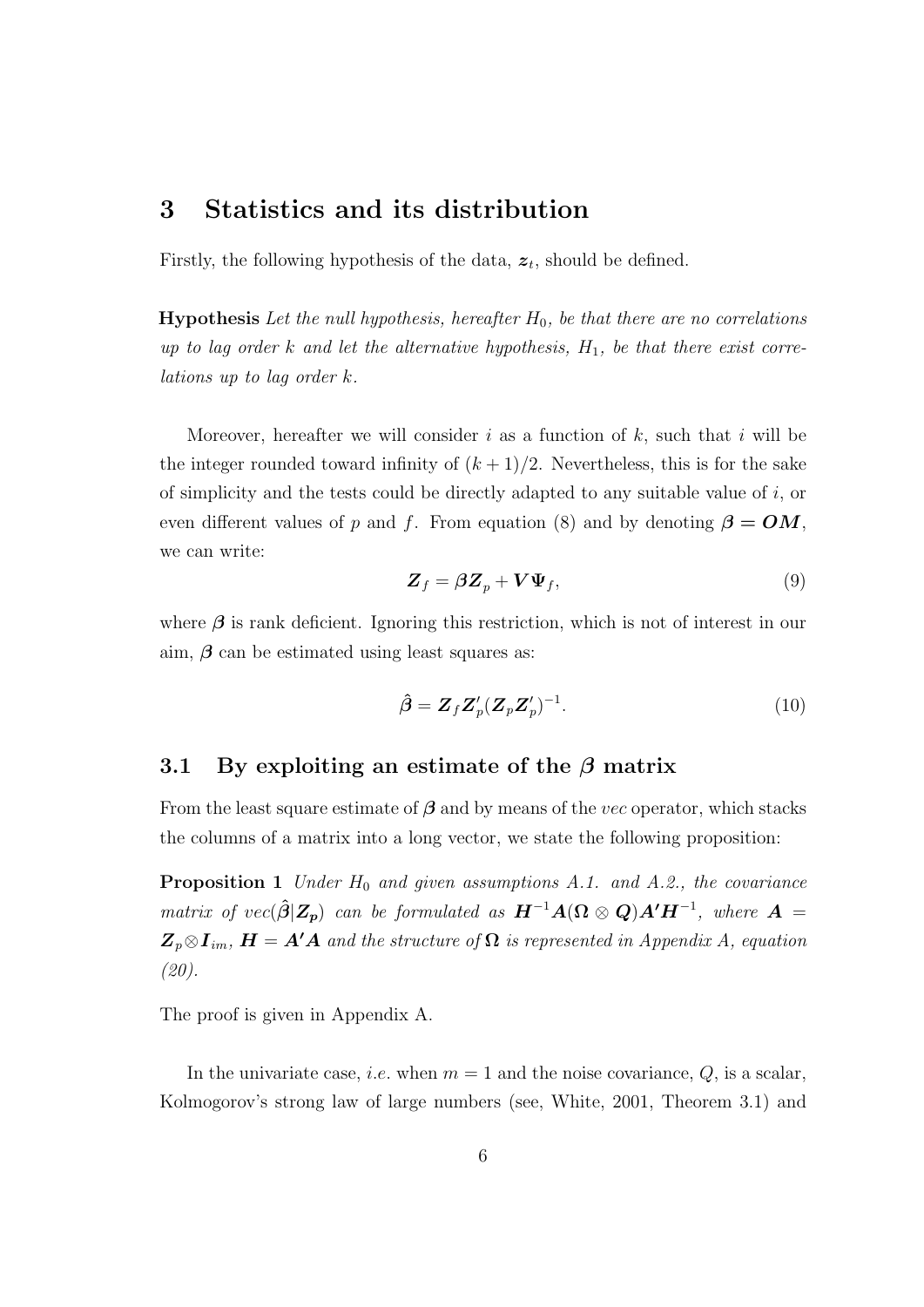$H_0$  ensure that  $T_*\boldsymbol{H}^{-1} \stackrel{a.s.}{\rightarrow} Q^{-1}\boldsymbol{I}_{i^2}$  and  $T_*^{-1}Q\boldsymbol{A}'\Omega\boldsymbol{A} \stackrel{a.s.}{\rightarrow} Q^2\bar{\Pi}$ , where  $\bar{\Pi}$  presents the following structure:

$$
\overline{\Pi} = \begin{pmatrix}\nI_{im^2} & \Pi_{i-1} & \Pi_{i-2} & \dots & \Pi_1 \\
\Pi'_{i-1} & I_{im^2} & \Pi_{i-1} & \dots & \Pi_2 \\
\Pi'_{i-2} & \Pi'_{i-1} & I_{im^2} & \dots & \Pi_3 \\
\vdots & \vdots & \vdots & \ddots & \vdots \\
\Pi'_1 & \Pi'_2 & \Pi'_3 & \dots & I_{im^2}\n\end{pmatrix}_{(im)^2}
$$
\nwith  $\Pi_{i-j} = \begin{pmatrix}\n\pi_{i-j} & 0 & \dots & 0 \\
0 & \pi_{i-j} & \dots & 0 \\
\vdots & \vdots & \ddots & \vdots \\
0 & 0 & \dots & \pi_{i-j}\n\end{pmatrix}_{im^2}$  and  $\pi_{i-j} = \begin{pmatrix}\n0 & I_{m(i-j)} \\
0 & 0\n\end{pmatrix}_{im}$ ,

where  $j = 1, 2, ..., i - 1$ . In those cases, following Proposition 1,  $\sqrt{T_*}vec(\hat{\boldsymbol{\beta}}|\mathbf{Z}_p) \stackrel{d}{\rightarrow}$  $N(\mathbf{0}, \bar{\mathbf{\Pi}}).$ 

However, when  $m > 1$  and Q is a square m–matrix, keeping the same distribution for  $vec(\hat{\boldsymbol{\beta}}|\boldsymbol{Z}_p)$  requires some standardization of the data. In these cases, under  $H_0$ , we have  $E(z_t z_t') = E(\psi_t \psi_t')$  $\mathbf{I}_t$ ) =  $\boldsymbol{I}_T \otimes \boldsymbol{Q}$ . Thus, one can define  $\bar{\boldsymbol{z}}_t = \boldsymbol{z}_t \hat{\boldsymbol{Q}}^{-\frac{1}{2}},$ where  $\hat{\bm{Q}} = T^{-1} \bm{z}'_t \bm{z}_t$ , such that under the null  $\bm{\mathrm{E}}(\bar{\bm{z}}_t \bar{\bm{z}}'_t) = \bm{\mathrm{E}}(\bar{\bm{\psi}}_t \bar{\bm{\psi}}'_t)$  $t<sub>t</sub>$ ) =  $\boldsymbol{I}_{Tm}$ . Then, the results put forward in the univariate case can be generalized, since:

(i) 
$$
T_*\bar{H}^{-1} \stackrel{a.s.}{\rightarrow} I_{(im)^2}
$$
, where  $\bar{H} = (\bar{Z}_p \otimes I_{im})(\bar{Z}'_p \otimes I_{im})$ , and (12)

(ii) 
$$
T_*^{-1} \overline{A}' (\Omega \otimes I_m) \overline{A} \stackrel{a.s.}{\rightarrow} \overline{\Pi}
$$
, where  $\overline{A} = (\overline{Z}'_p \otimes I_{im})$ , (13)

being  $\bar{Z}_p$  the BHM computed as in (5) but with (the standardized)  $\bar{z}_t$  instead of the original  $z_t$ .

Obviously,  $\overline{\mathbf{\Pi}}$  is not, in general, the identity matrix. In fact, it is only so for the specific case when  $i = 1$ . For  $i > 1$ , some elements of  $\hat{\beta}$ , the parameter matrix estimated in (10) but using the standardized BHMs  $\bar{Z}_p$  and  $\bar{Z}_f$ , are (perfectly)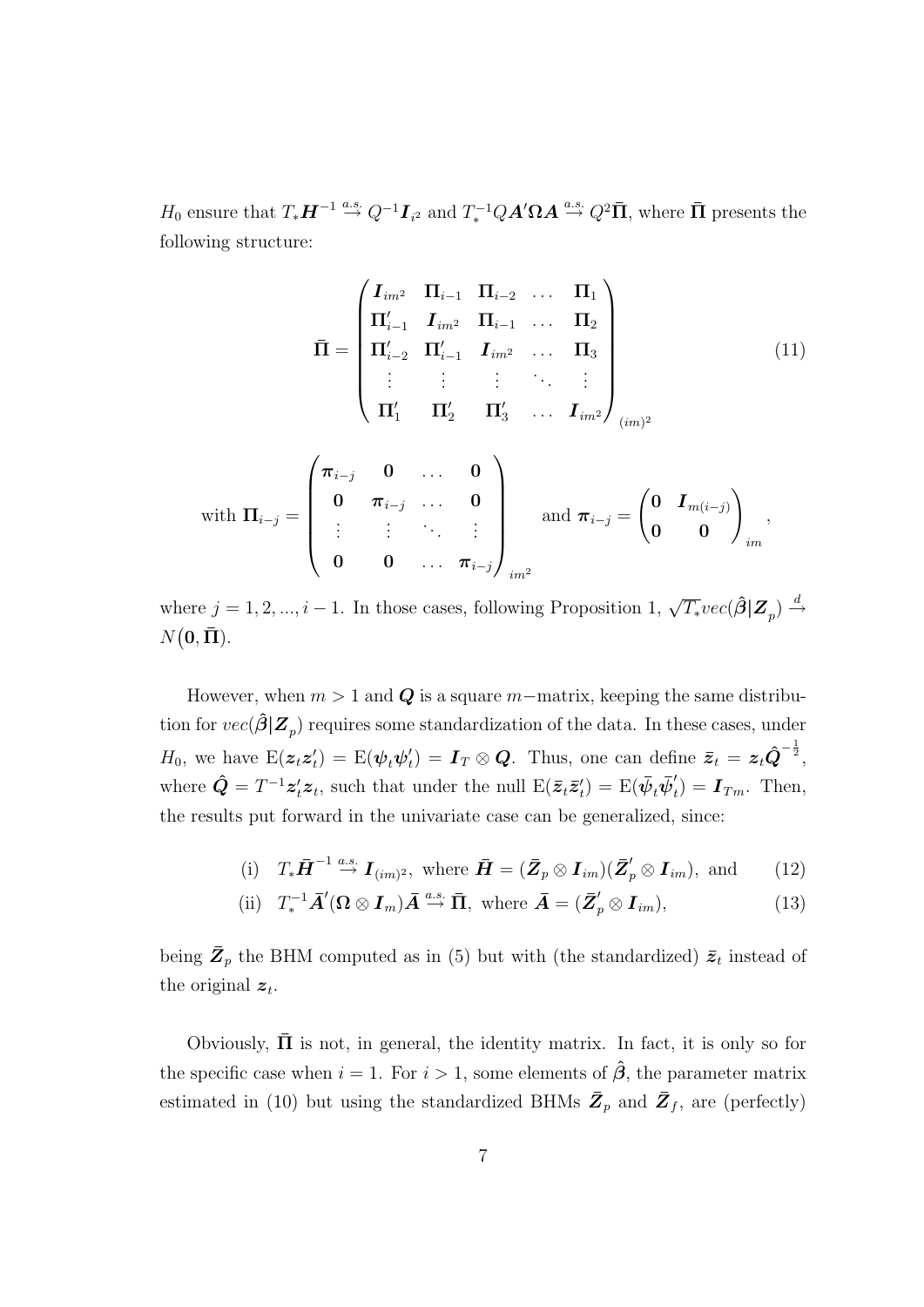correlated. In both cases, the following proposition and corollary can be stated.

**Proposition 2** For any random matrix **A** such that  $\sqrt{\overline{T_*}}$  vec $A \stackrel{d}{\rightarrow} N(0, \overline{ \Pi})$ , there is an idempotent matrix  $\boldsymbol{P}_{(im)^2}$  of rank  $m^2k$ , such that:

$$
s(\mathbf{A}) = T_* vec(\mathbf{A})' \mathbf{P} vec(\mathbf{A}) \stackrel{d}{\rightarrow} \chi^2_{m^2 k}
$$

The proof is given in Appendix A.

**Corollary 1** By applying Proposition 2, under  $H_0$  and being  $\hat{\boldsymbol{\beta}} = \bar{\boldsymbol{Z}}_f \bar{\boldsymbol{Z}}_f'$  $p'_{p}(\bar{\pmb{Z}}_{p}\bar{\pmb{Z}}_{p}'$  $'_{p})^{-1},$ then  $s(\hat{\boldsymbol{\beta}}) \stackrel{d}{\rightarrow} \chi^2_{m^2k}$  holds.

### 3.2 By exploiting an estimate of the O matrix

A second intuitive idea is to use the information held in an estimate of matrix **O**, defined in equation (6) and used in (8). Typically, subspace methods split  $\hat{\beta}$ , in order to estimate  $O$  and  $M$ . As we showed in Section 2, for a given system order *n*, subspace methods look for a *n*-rank approximation of  $\hat{\beta}$ . This is done by means of the singular value decomposition of  $\mathbf{W}\hat{\boldsymbol{\beta}}$ , being  $\mathbf{W}$  some weighting matrix. Once again, as we are not worried about  $n$  and the rank restriction, one of the (infinite) possible decompositions of  $\bm{W}\hat{\bm{\beta}}$  could be  $\bm{W}\hat{\bm{O}} = \bm{W}\bm{Z}_f\bm{Z}_f'$  $p'_{p}(\boldsymbol{Z}_{p}\boldsymbol{Z}_{p}'$  $\binom{1}{p} - \frac{1}{2}$ and  $\bm{\hat{M}} = (\bm{Z}_p\bm{Z}_p^\prime)$  $(p')^{-\frac{1}{2}}$ , which leads to the following proposition and corollary.

**Proposition 3** Under  $H_0$  and given assumptions A.1. and A.2., if  $\boldsymbol{W} = (\boldsymbol{Z}_f \boldsymbol{Z}')$  $'_{f})^{-\frac{1}{2}},$ then  $\sqrt{T_*}vec(\textbf{W}\hat{\textbf{O}}|\textbf{Z}_p) \overset{d}{\rightarrow} N(\textbf{0},\bar{\textbf{\Pi}}).$ 

The proof is given in Appendix A.

**Corollary 2** By applying Proposition 2, under  $H_0$ , then  $s(\mathbf{W}\hat{\mathbf{O}}) \stackrel{d}{\rightarrow} \chi^2_{m^2k}$  holds.

### 3.3 Univariate and multivariate ARMA residuals

One of the most common use of the portmanteau tests is to check the residuals obtained from fitting (vector) autoregressive moving-average, (V)ARMA, models. Here we will adopt the usual definition of a stationary m-variate  $ARMA(p, q)$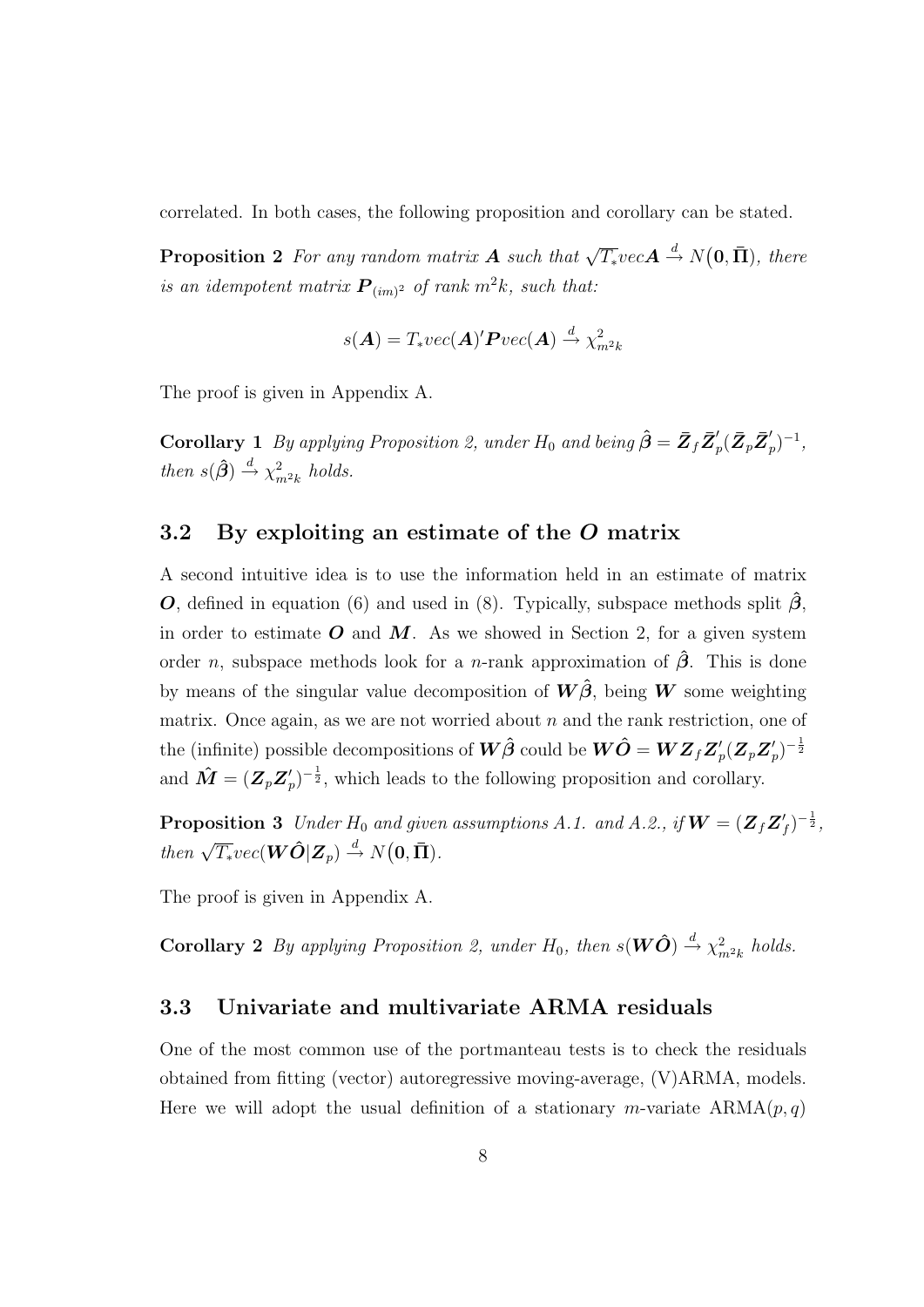process (e.g., see Peña et al., 2001, p. 368). When  $z_t$  are the residuals from a VARMA model, the asymptotic distribution of  $s(\hat{\beta})$  and  $s(W\hat{O})$  is not as in Corollaries 1 and 2, respectively. The reason is that assumption A.1. does not hold, as residuals, contrary to innovations, present some linear constraints inherit from the VARMA estimation, see Box and Pierce (1970) for the univariate case or Hosking (1980) for the multivariate case. In these circumstances, the following proposition establishes the asymptotic distribution of both statistics.

**Proposition 4** If  $z_t$  in (1b) are the residuals from a fitted m-vector  $ARMA(p,q)$ model, then, under  $H_0$ ,  $s(\hat{\boldsymbol{\beta}})$  and  $s(\boldsymbol{W}\hat{\boldsymbol{O}})$  converge in distribution to a  $\chi^2_{m^2(k-p-q)}$ .

The proof is given in Appendix A.

Notice that checking the null hypothesis in any  $m$ -variate process requires, if the Ljung-Box test is used, the typical Q-matrix which leads to  $m^2$  different statistics. Our tests offer a more natural scalar statistic instead. Further, it is straightforward to see that for  $m = 1$ , both  $s(\hat{\beta})$  and  $s(W\hat{O})$  are equivalent to the Box-Pierce statistic if  $p = 1$  and  $f = k+1$  in the BHM defined in (5). Analogously, when  $m > 1$ , the Hoskings' statistic is a particular case of the tests proposed. As in the previous case, they are equivalent if  $p = 1$  and  $f = k + 1$  (see Hosking, 1980, p. 605). In short, our proposals generalize Box-Pierce's and Hosking's procedures, since they allow for different values of p. Furthermore, this fact entails benefits in terms of robustness. As we have previously seen, if  $p > 1$  then  $\overline{\Pi}$  is not the identity matrix, which means that some elements in  $s(\hat{\beta})$  and  $s(W\hat{O})$  are correlated. Consequently, those elements will be weighted (as it is shown in the proof of proposition 2) to obtain a vector of uncorrelated components. In this way, the effect of an outlier will be mitigated, provided that it only affects some, but not all, of the weighted correlations. This usually occurs with outliers located in the beginning or the end of the sample.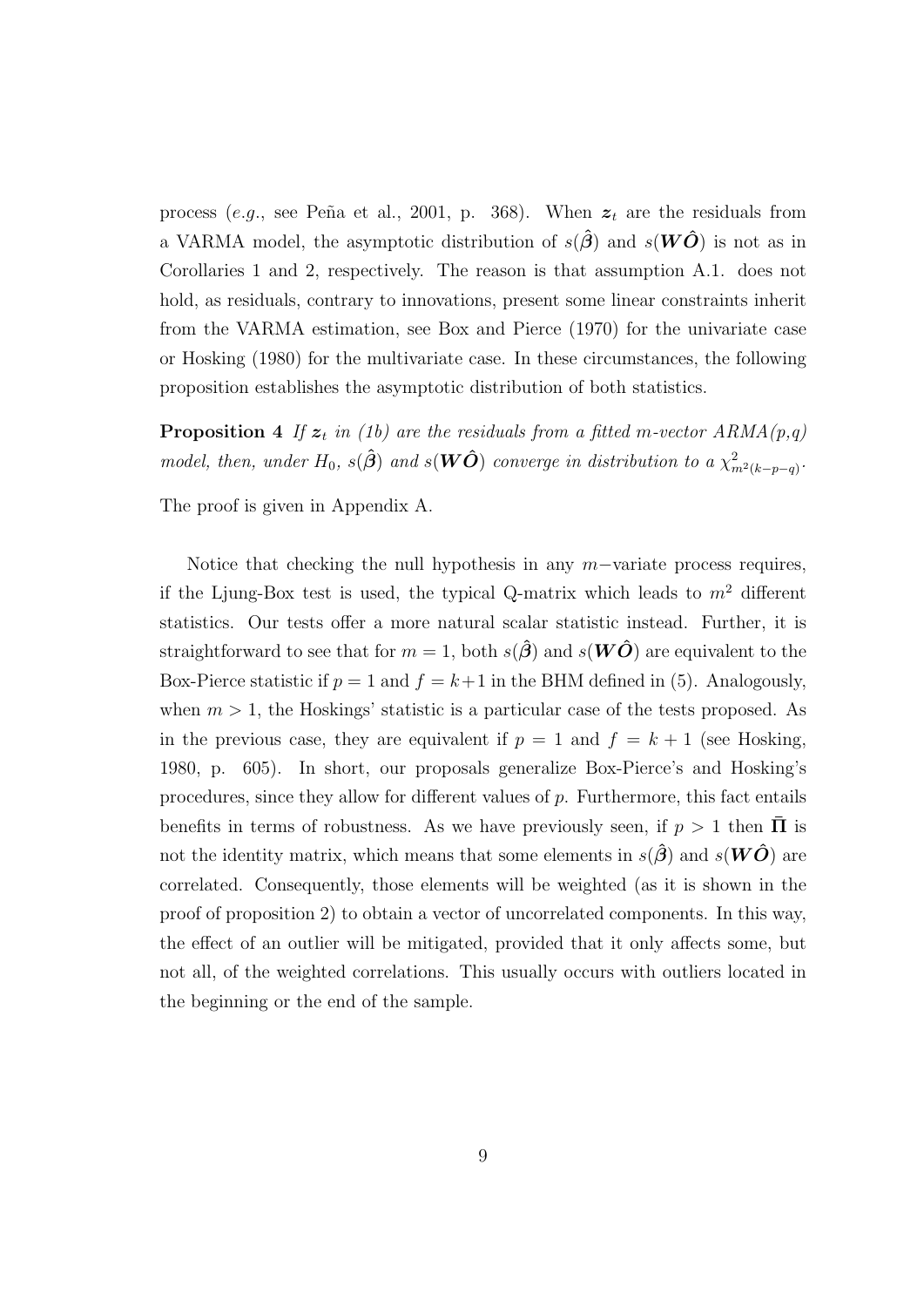### 4 Numerical examples

In this section we investigate the finite sample properties of the proposed tests. All the results are compared with those obtained with the  $Q_{LB}$  statistic by Ljung-Box as it is the most common and cited diagnostic test in the literature. We will split the exercise into the analysis of some Monte Carlo simulations of univariate and bivariate processes and an application to real data.

### 4.1 Monte Carlo Simulations

In this first part we will study three aspects of the tests: 1) its empirical power, 2) how the chosen order of lags influences over its performance and 3) if its empirical size coincides with the designated significance level (nominal size).

#### [FIGURE 1 SHOULD BE AROUND HERE]

Figure 1 presents the empirical power of  $s(W\hat{O})$ ,  $s(\hat{\beta})$  and  $Q_{LB}$ . The sample size is 50 observations and the data generating processes and lags employed are: i) an AR(1) with  $k = 1$  and  $k = 5$ , ii) a MA(1) with  $k = 5$ , and iii) an ARMA(1,1) with the autoregressive parameter fixed to  $-.8$  and  $k = 3$ . In the ARMA model, an AR(1) is misspecified and estimated so that the statistics computed from the residuals are distributed as a  $\chi^2_{k-1}$ . The most noticeable features are:

- 1. In the four cases, the empirical power achieved by  $s(W\ddot{O})$  is higher or equal to the one shown by  $Q_{LB}$  and higher than the one exhibited by  $s(\hat{\beta})$ . On the other hand, the three tests perform particularly badly with the  $ARMA(1,1)$ model when the moving average parameter is negative, specifically when the AR and MA parameters are close to be cancelled out.
- 2. When  $k = 5$  the empirical size of  $s(W\ddot{O})$  and  $Q_{LB}$  is (statistically) higher than the nominal one. For the AR(1) model the behavior of  $s(W\ddot{O})$  and  $Q_{LB}$  is almost identical, however for the MA(1) process  $Q_{LB}$  is clearly outperformed by our two proposals.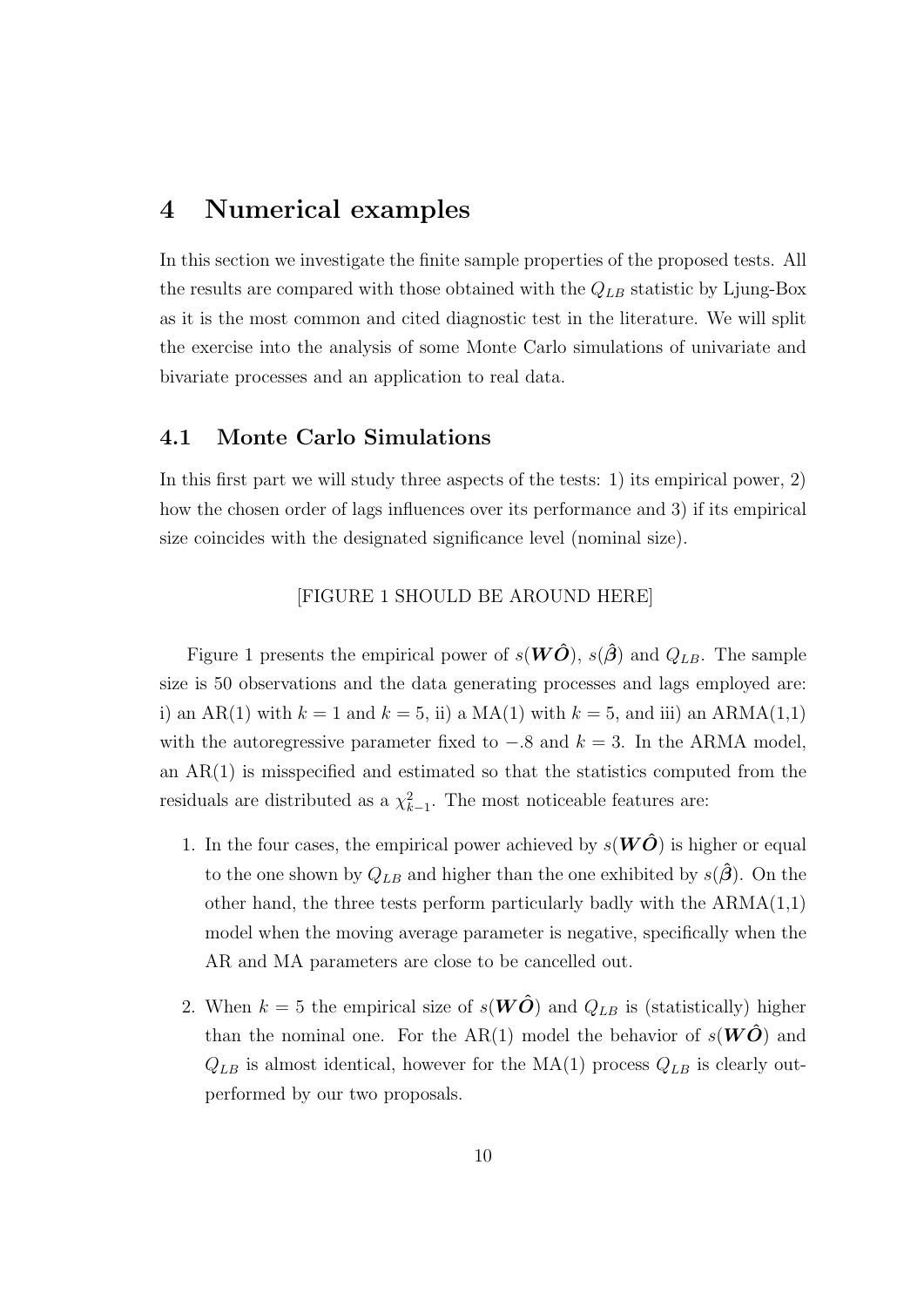3.  $s(\hat{\beta})$  is the only test which holds an empirical size close to the nominal size in the four different situations.

On the other hand, Table 1 shows the empirical size and power of the three tests, calculated for nine VARMA bivariate models. In these cases, the  $Q_{LB}$  is a matrix of statistics whereas  $s(\hat{\boldsymbol{\beta}})$  and  $s(\boldsymbol{W}\hat{\boldsymbol{O}})$  remain being a scalar. The main conclusions are:

- 1. Both tests,  $s(\hat{\boldsymbol{\beta}})$  and  $s(\boldsymbol{W}\hat{\boldsymbol{O}})$ , usually present a higher empirical power than the highest value obtained in the  $Q_{LB}$  matrix (see models 2-5, 7 and 8).
- 2. The empirical size, which is reasonably good for all the tests when  $k = 1$ , becomes higher than the nominal size for  $Q_{LB}$  when k increases (compare models 1 and 6).
- 3. Even if the empirical size is close to the nominal size for all the tests and  $k = 1$  when there are no correlations at all (see model 1), it is clearly higher in the elements of the  $Q_{LB}$  matrix corresponding to zero-parameters when the data has some kind of structure (see models 2,3,6,7 and 8).

[TABLE 1 SHOULD BE AROUND HERE]

### 4.2 An example with real data

The second example deals with the logarithms of indices of monthly flour prices in the cities of Buffalo, Minneapolis and Kansas City, over the period from August 1972 to November 1980, which give us 100 observations at each site. The series have been previously studied in Tiao and Tsay (1989), Grubb (1992) and Lütkepohl and Poskitt (1996) among others. The aim of modelling these data is to illustrate the performance of the proposed test statistics, as specification tools, and compare it with the most commonly used  $Q_{LB}$ .

As the series all appear non-stationary, we use the log-difference transformation  $\bm{z}_t = \nabla \log(\bm{y}_t)$ , where  $\bm{y}_t$  are the original series and  $\nabla = 1 - B$  is the difference operator. Table 2 shows the results obtained by applying the statistics with different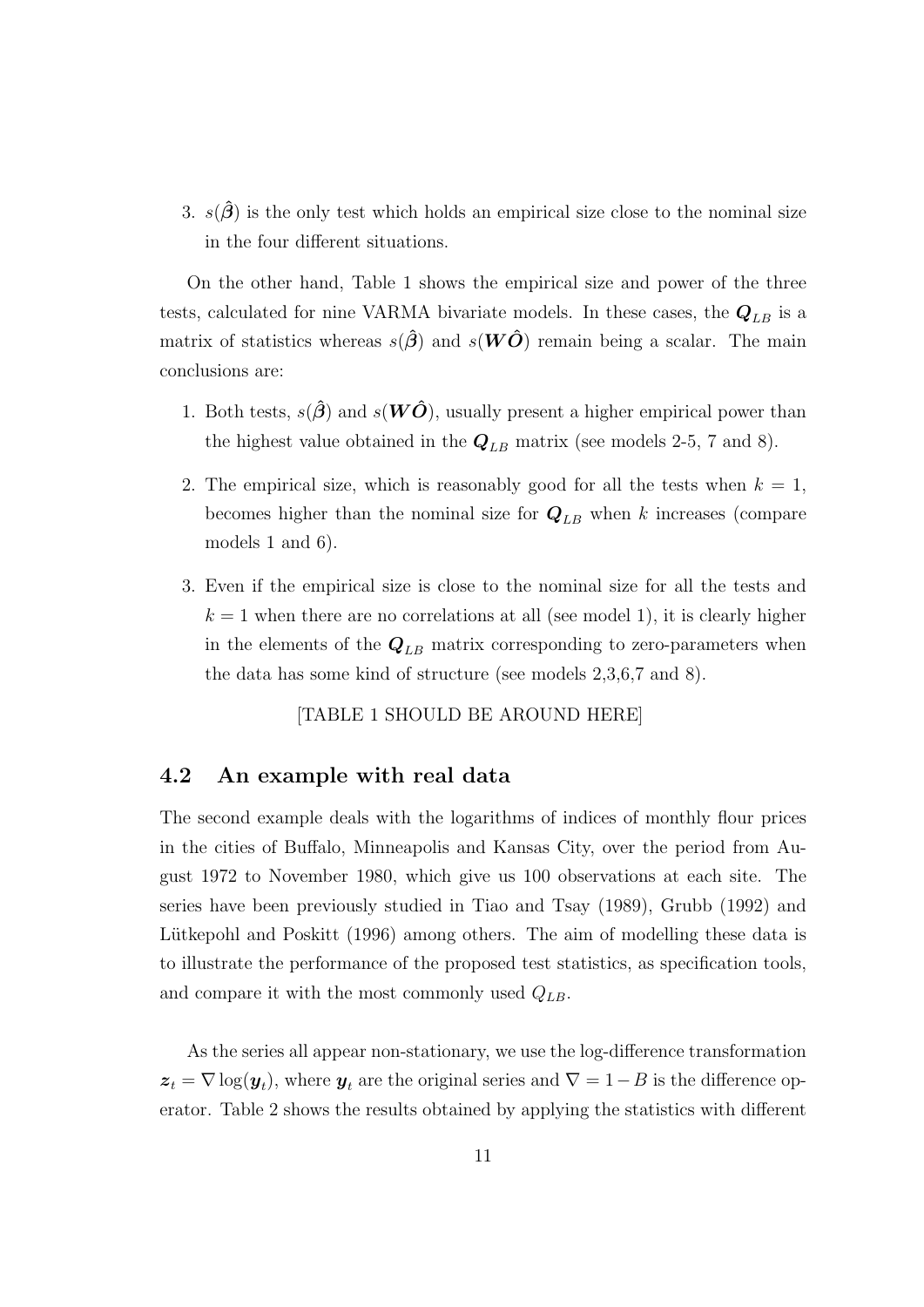lags to this process. The first conclusion is that even if all the tests suggest that there are significant correlations, at least up to order one, the Q-statistic presents very low power when a (not-so) large lag is chosen. This is because the fact that the significant correlations at lag one are diluted by insignificant correlations at other lags seems to be more important in  $Q_{LB}$  than in  $s(\hat{\beta})$  or  $s(W\hat{O})$ . In addition,  $Q_{LB}$  only reveals 5 out of 9 correlations statistically significant at 5% in lag one.

#### [TABLE 2 SHOULD BE AROUND HERE]

Following the results obtained with the  $Q_{LB}$  at a significance level of 5% in Table 2 with  $k = 1$ , a restricted VAR(1) model  $(I - \Phi_1 B)z_t = a_t$  is tentatively specified. The model was fitted to the data by maximum likelihood, resulting:

$$
\hat{\Phi}_1 = \begin{pmatrix} 0 & -.188^* & -.035 \\ 0 & -.289^* & 0 \\ -.401^* & .117 & 0 \end{pmatrix}, \quad \hat{\Sigma}_a = \begin{pmatrix} 2.263 & 2.296 & 2.202 \\ 2.496 & 2.364 \\ 2.770 \end{pmatrix} \times 10^{-3} (14)
$$

where, in the parameter matrices, an entry constrained to be zero is denoted by '0' and '<sup>\*</sup>' means that the parameter is significant at a 5%. The results of using  $Q_{LB}$ ,  $s(W\hat{O})$  and  $s(\hat{\beta})$  as diagnostic tests over the residuals of this model are in Table 3.

#### [TABLE 3 SHOULD BE AROUND HERE]

The  $Q_{LB}$  suggests that there are no correlations for  $k = 2, 5, 10, 15$  at 10% level of significance, implying that model presented in (14) could be appropriate. However,  $s(W\hat{O})$  and  $s(\hat{\beta})$  reject the null hypothesis for  $k = 2$  and  $k = 2, 5, 10, 15$ , respectively, at 5% level of significance. So, may be the Q-statistic has lead to an inappropriate model. For instance, if we had followed our proposals in Table 2, we could have specified an unrestricted VAR(1). The estimation of this model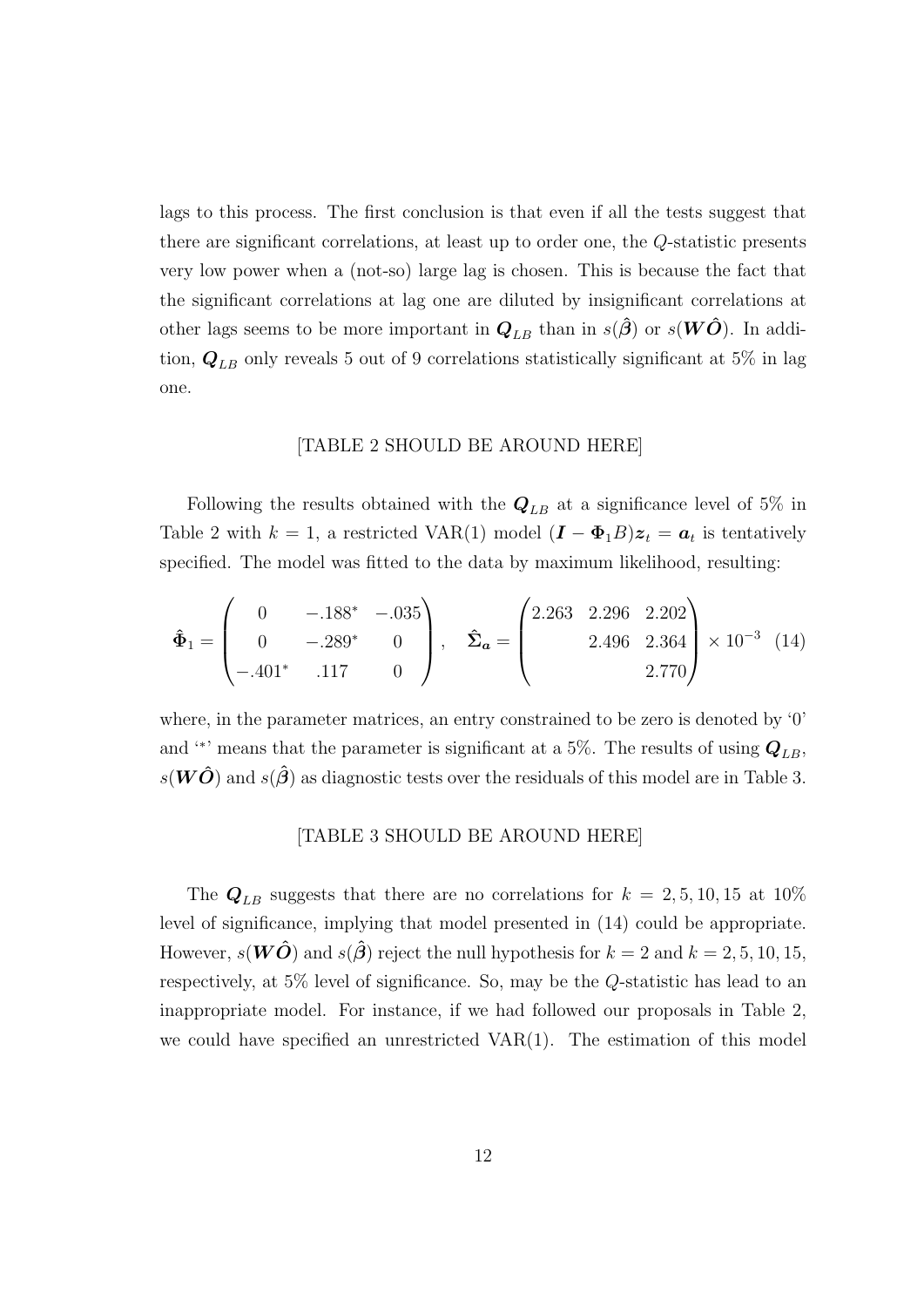returns:

$$
\hat{\Phi}_1 = \begin{pmatrix} 1.226^* & -1.355^* & .005 \\ .830^* & -1.027^* & .035 \\ .463 & -.813^* & .142 \end{pmatrix}, \quad \hat{\Sigma}_a = \begin{pmatrix} 2.033 & 2.140 & 2.039 \\ 2.390 & 2.253 \\ 2.647 \end{pmatrix} \times 10^{-3} \quad (15)
$$

To check if the estimated residual correlations of model (15) are approximately zero, the three tests are again used. The results are shown in Table 4. This time, none of the tests reject the null hypothesis that there are no correlations up to order  $k = 2, 5, 10, 15$ . However, notice that our proposals show more evidence in favour of the null than  $Q_{LB}$ , at least in the first lags. Finally, note that model (15) was also proposed by L¨utkepohl and Poskitt (1996) and is better than many other alternatives, in particular model (14), as it was shown in Grubb (1992).

[TABLE 4 SHOULD BE AROUND HERE]

### 5 Concluding remarks

This work tackles the problem of diagnostic checking from an original point of view. Two statistics based on the subspace methods are presented and its asymptotic distributions are derived under the null. The procedures generalize the Box-Pierce statistic for single series and the Hoskings' statistic in the multivariate case. Moreover, they are more robust than the alternatives in the presence of outliers. Monte Carlo simulations and an example with real data show that our proposals perform better than the common Ljung-Box Q-statistic in many situations.

# References

Bauer, D. (2005). Asymptotic properties of subspace estimators. Automatica, 41:359–376.

Box, G. E. P. and Pierce, D. A. (1970). Distribution of residuals autocorrelations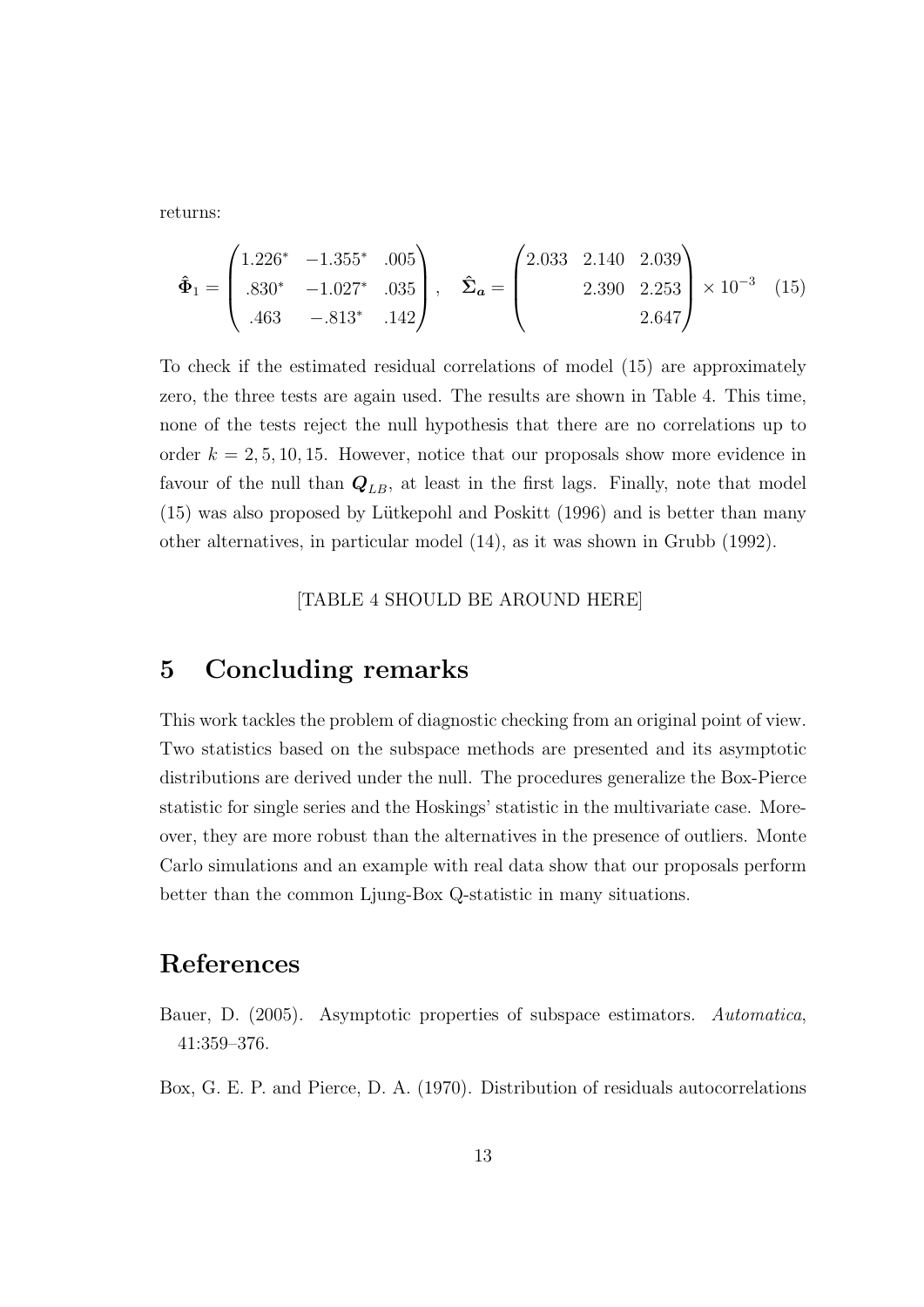in autoregressive-integrated moving average time series models. Journal of the American Statistical Association, 65(332):1509–1526.

- Casals, J., Sotoca, S., and Jerez, M. (1999). A fast and stable method to compute the likelihood of time invariant state space models. Economics Letters, 65(3):329–337.
- Duchesne, P. and Roy, R. (2004). On consistent testing for serial correlation of unknown form in vector time series models. Journal of Multivariate Analysis, 89:148–180.
- Escanciano, J. C. and Lobato, I. (2009). An automatic portmanteau test for serial correlation. Journal of Econometrics, forthcoming.
- Francq, C., Roy, R., and Zakoïan, J.-M. (2005). Diagnostic checking in ARMA models with uncorrelated errors. Journal of the American Statistical Association, 100(13):532–544.
- Grubb, H. (1992). A multivariate time series analysis of some flour price data. Applied Statistics, 41:95–107.
- Horowitz, J. L., Lobato, I., Nankervis, J. C., and Savin, N. (2006). Bootstrapping the box-pierce q test: A robust test of uncorrelatedness. Journal of Econometrics, 133(2):841–862.
- Hosking, J. R. M. (1980). The multivariate pormanteau statistic. Journal of the American Statistical Association, 75(371):602–608.
- Jung, R. C. and Tremayne, A. R. (2003). Testing for serial dependence in time series models of counts. Journal of Time Series Analysis, 24(1):65–84.
- Katayama, T. (2005). Subspace Methods for System Identification. Springer Verlag, London.
- Ljung, G. M. and Box, G. E. P. (1978). On a measure of lack of fit in time series models. Biometrika, 65:297–303.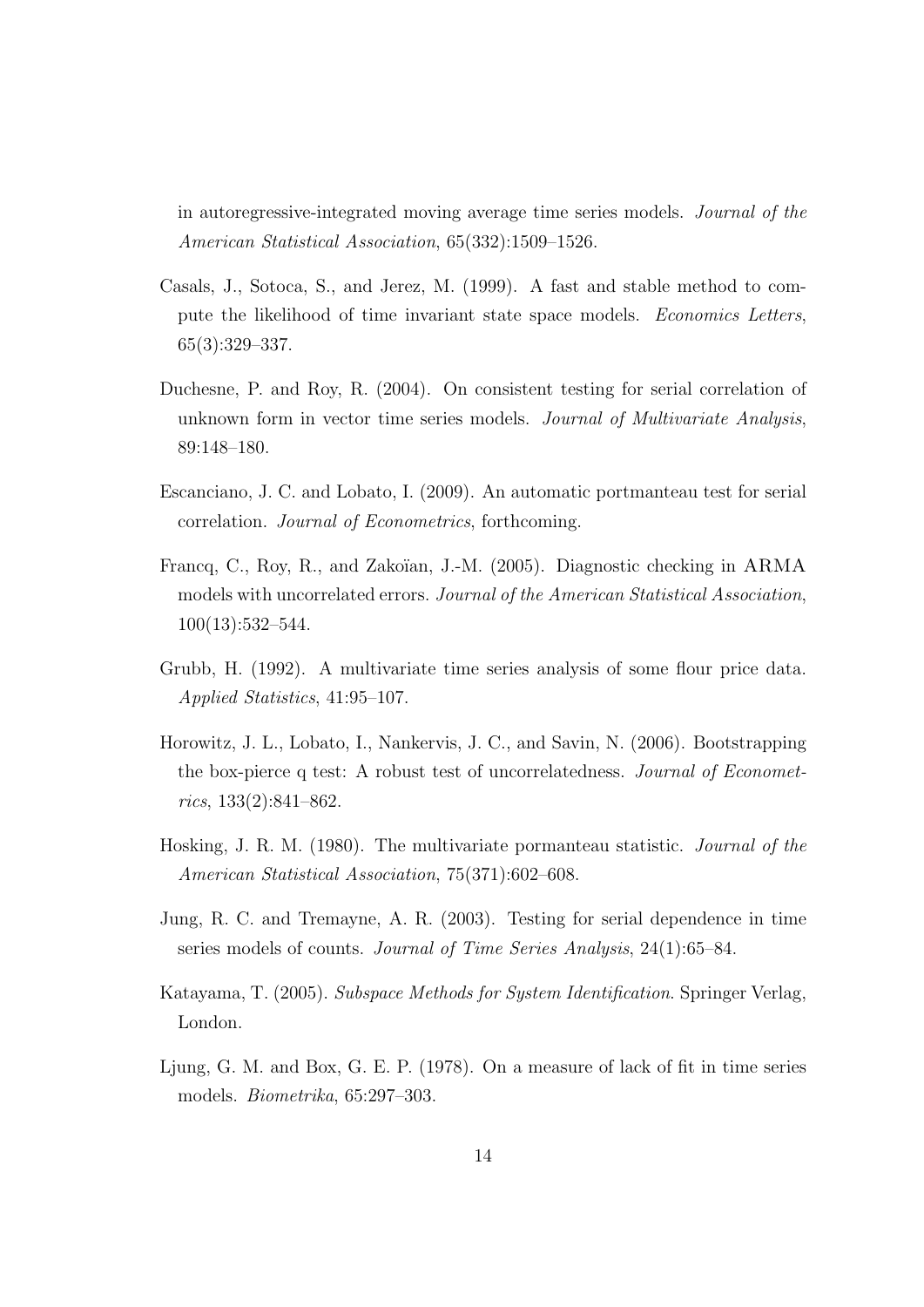- Lobato, I. (2001). Testing that a dependent process is uncorrelated. *Journal of* the American Statistical Association, 96:1066–1076.
- Lütkepohl, H. and Poskitt, D. S. (1996). Specification of echelon form VARMA models. Journal of Business and Economic Statistics, 14(1):69–79.
- Peña, D., Tiao, G. C., and Tsay, R. C. (2001). A Course in Time Series Analyses. Wiley Inter-science.
- Tiao, G. C. and Tsay, R. S. (1989). Model specification in multivariate time series. Journal of the Royal Statistical Society, B Series, 51(2):157–213.
- White, H. (2001). Asymptotic Theory for Econometricians. Academic Press.

# Appendix A

Proof of Proposition 1. By applying the *vec* operator, equation (9) can be formulated as:

$$
vec\mathbf{Z}_f = (\mathbf{Z}_p' \otimes \mathbf{I}_{im})vec\boldsymbol{\beta} + vec\boldsymbol{\Psi}_f, \qquad (16)
$$

where we have used that  $\mathbf{V} = \mathbf{I}_{im}$  under  $H_0$ . From this,  $\hat{\boldsymbol{\beta}}$  will be computed as,

$$
vec\beta = [(\mathbf{Z}_p' \otimes \mathbf{I}_{im})'(\mathbf{Z}_p' \otimes \mathbf{I}_{im})]^{-1}(\mathbf{Z}_p' \otimes \mathbf{I}_{im})'vec\mathbf{Z}_f, \qquad (17)
$$

or substituting equation (16) in  $vec{Z}_f$  and rearranging,

$$
vec(\hat{\boldsymbol{\beta}} - \boldsymbol{\beta}) = \boldsymbol{H}^{-1} \boldsymbol{A}^\prime vec \boldsymbol{\Psi}_f,\tag{18}
$$

where  $\bm{H} = \bm{A}'\bm{A}$  and  $\bm{A} = \bm{Z}'_p \otimes \bm{I}_{im}$ . Therefore, the covariance matrix of  $vec\{\beta}$ conditional to  $\mathbf{Z}_p$  will be formulated as:

$$
cov[vec\mathbf{\beta}|\mathbf{Z}_p] = \mathbf{E}[\mathbf{H}^{-1}\mathbf{A}^\prime vec(\mathbf{\Psi}_f) vec(\mathbf{\Psi}_f)^\prime \mathbf{A} \mathbf{H}^{-1}|\mathbf{Z}_p]
$$
(19a)

$$
= \boldsymbol{H}^{-1} \boldsymbol{A}' (\boldsymbol{\Omega} \otimes \boldsymbol{Q}) \boldsymbol{A} \boldsymbol{H}^{-1}, \tag{19b}
$$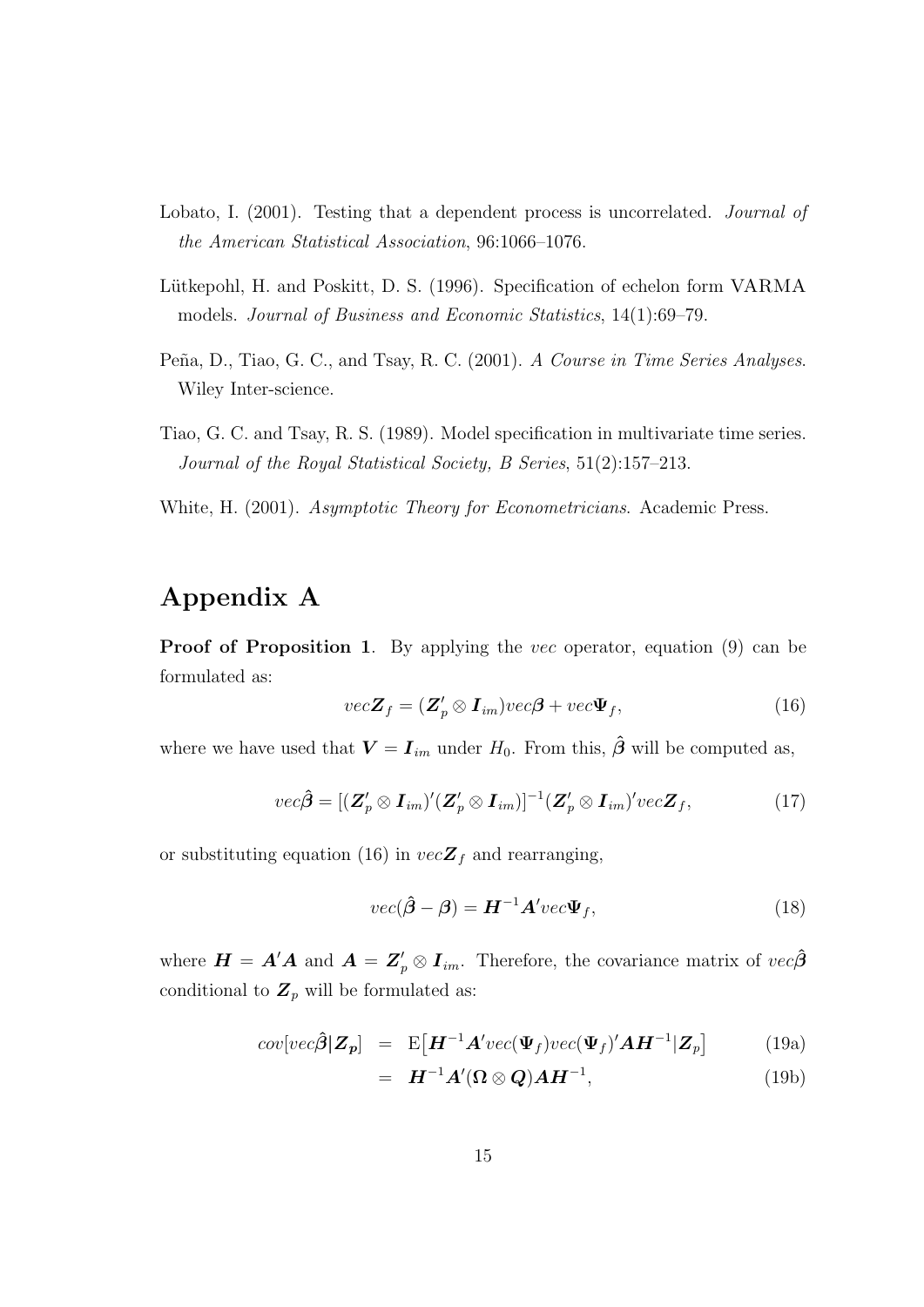where  $\Omega$ , which is not an identity matrix, presents the form:

$$
\Omega = \begin{pmatrix}\nI_{im} & \omega'_{i-1} & \omega'_{i-2} & \dots & \omega'_{i-(T_{*}-1)} \\
\omega_{i-1} & I_{im} & \omega'_{i-1} & \dots & \omega'_{i-(T_{*}-2)} \\
\omega_{i-2} & \omega_{i-1} & I_{im} & \dots & \omega'_{i-(T_{*}-3)} \\
\vdots & \vdots & \vdots & \ddots & \vdots \\
\omega_{i-(T_{*}-1)} & \omega_{i-(T_{*}-2)} & \omega_{i-(T_{*}-3)} & \dots & I_{im}\n\end{pmatrix}_{imT_{*}} (20)
$$

where

$$
\boldsymbol{\omega}_{i-j} = \begin{pmatrix} \mathbf{0} & \mathbf{I}_{m(i-j)} \\ \mathbf{0} & \mathbf{0} \end{pmatrix}_{im} \text{ and } j = 1, 2, ..., T_{*} - 1.
$$
 (21)

Moreover, when  $j \geq i$ ,  $\omega_{i-j}$  is an *im*-by-*im* zero-matrix. This particular composition of  $\Omega$  is inherited from the structure of the BHM  $\Psi_f$ , defined in (5).

 $\Box$ 

**Proof of Proposition 2.** Once the structure of the covariance matrix  $\bar{\Pi}$  is known, it is straightforward to see that not all the random elements in  $A$  are independent, except when  $i = 1$ . Therefore, the aim is to find where the independent components are located. Given the structure of  $\Pi$  and using the submatrix Matlab notation:

(i) The first im elements of vec $A$ , which are  $A_{1:m,1:m}$ , are uncorrelated as the square submatrix  $\bar{\pmb{\Pi}}_{1:im} = \pmb{I}_{im^2}.$ 

(ii) As the first m rows of  $\bar{\mathbf{\Pi}}'_{i}$  $i_{i-1}$  are zeros, then the elements of the submatrix  $A_{1:m,m+1:m+2}$  are also uncorrelated with those of  $A_{1:m,1:m}$ . In the same way, this occurs for every element in the submatrix  $A_{1:m,m+1:im}$  due to the structure of zeros in matrices  $\bar{\Pi}'_i$  $i_{i-k}$  for  $k = 1, 2, ..., i - 1$ . Then the elements in  $A_{1:m,m+1:im}$  are uncorrelated with those of  $A_{1:m,1:m}$  and, therefore,  $\bar{\Pi}$  is of rank  $m^2(2i-1)$ .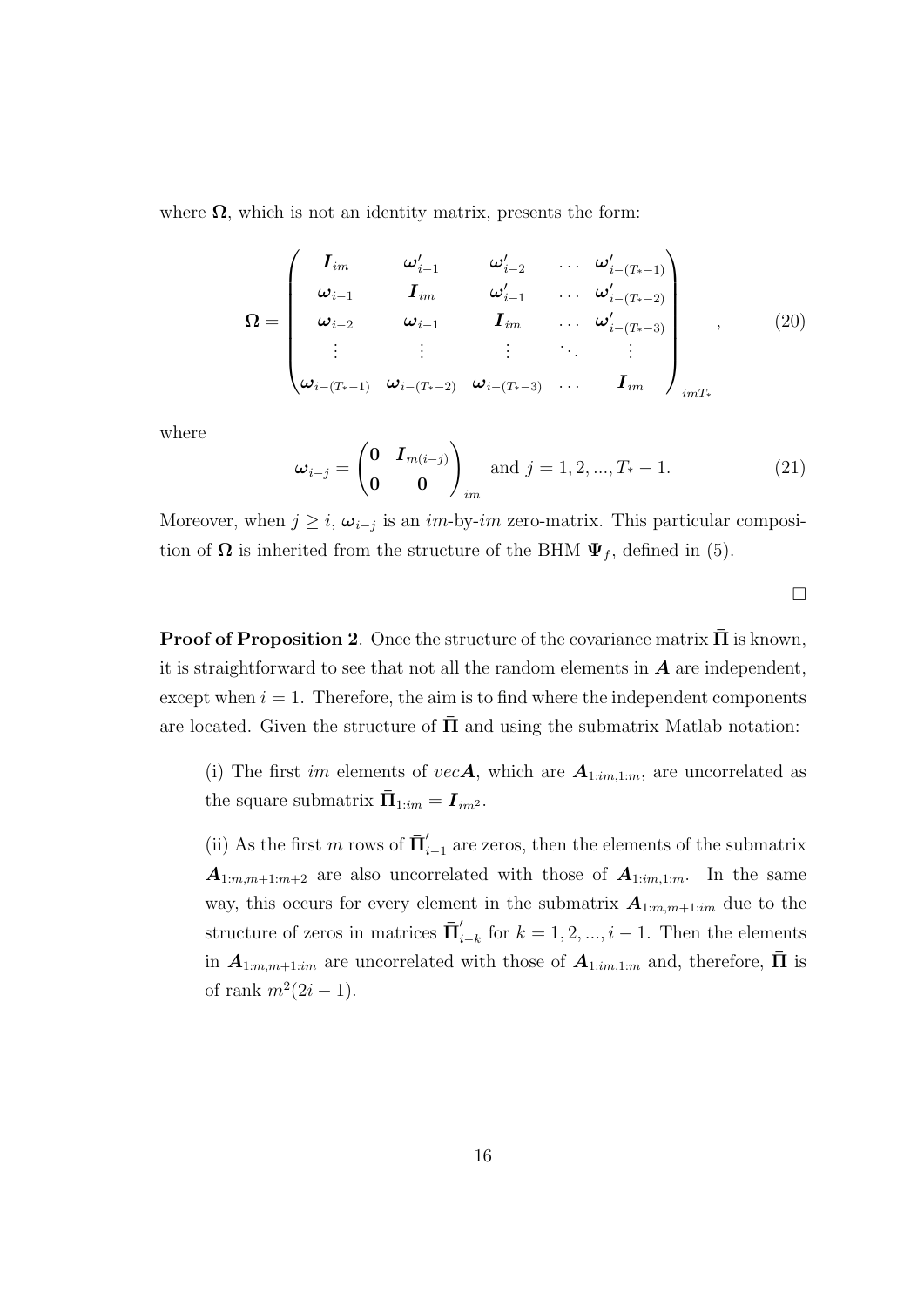In order to extract  $m^2k$  independent elements from  $\boldsymbol{A}$ , we use the singular value decomposition of  $\bar{\Pi}$ , creating a matrix  $\bm{B}_{(im)^2 \times m^2 k}$  such that  $\bar{\Pi} = \bm{B} \bm{B}'$  as:

$$
\bar{\Pi} \stackrel{\text{svd}}{=} \underbrace{US^{\frac{1}{2}}S^{\frac{1}{2}}V'}_{\text{(22)}}
$$

$$
= \overbrace{\boldsymbol{B} \cdot \boldsymbol{B}'}^{(23)}
$$

Consequently, from (23) we have that  $\mathbf{B}^\dagger \bar{\mathbf{\Pi}} \mathbf{B}'^{\dagger} = \mathbf{I}_{m^2k}$ , where the symbol '†' denotes the Moore-Penrose inverse. Therefore,  $B^{\dagger}vec(A) \stackrel{d}{\rightarrow} N(\mathbf{0}, T^{-1}_* \boldsymbol{I}_{m^2k})$  which leads directly to:

$$
s(\mathbf{A}) = T_* vec(\mathbf{A})' \mathbf{P} vec(\mathbf{A}) \stackrel{d}{\rightarrow} \chi^2_{m^2 k}
$$

being  $\boldsymbol{P} = \boldsymbol{B}'^{\dagger} \boldsymbol{B}^{\dagger}$  a weighting idempotent matrix with rank  $m^2 k$  that averages the perfectly correlated elements of  $vec(\mathbf{A})$  in a vector of  $m^2k$  uncorrelated elements.

 $\Box$ 

**Proof of Proposition 3.** Let us estimate  $W\hat{O}$  as:

$$
\boldsymbol{W}\hat{\boldsymbol{O}} = \boldsymbol{W}\boldsymbol{Z}_f \boldsymbol{Z}_p' (\boldsymbol{Z}_p \boldsymbol{Z}_p')^{-\frac{1}{2}} \tag{24}
$$

As  $V = I_{im}$  under  $H_0$ , then (24) becomes:

$$
\boldsymbol{W}\hat{\boldsymbol{O}} = \boldsymbol{W}(\boldsymbol{O} \boldsymbol{M} \boldsymbol{Z}_p + \boldsymbol{\Psi}_f) \boldsymbol{Z}_p' (\boldsymbol{Z}_p \boldsymbol{Z}_p')^{-\frac{1}{2}}
$$
(25)

and substituting  $\boldsymbol{M} = (\boldsymbol{Z}_p \boldsymbol{Z}_p^{\prime})$  $(p')^{-\frac{1}{2}}$  we obtain:

$$
\mathbf{W}(\hat{\mathbf{O}} - \mathbf{O}) = \mathbf{W}\Psi_f \mathbf{Z}_p' (\mathbf{Z}_p \mathbf{Z}_p')^{-\frac{1}{2}}.
$$
 (26)

Applying the vec operator in the equation above, we have:

$$
vec[\mathbf{W}(\hat{\mathbf{O}} - \mathbf{O})] = [((\mathbf{Z}_p \mathbf{Z}_p)^{-\frac{1}{2}} \mathbf{Z}_p') \otimes \mathbf{W}] vec \Psi_f.
$$
 (27)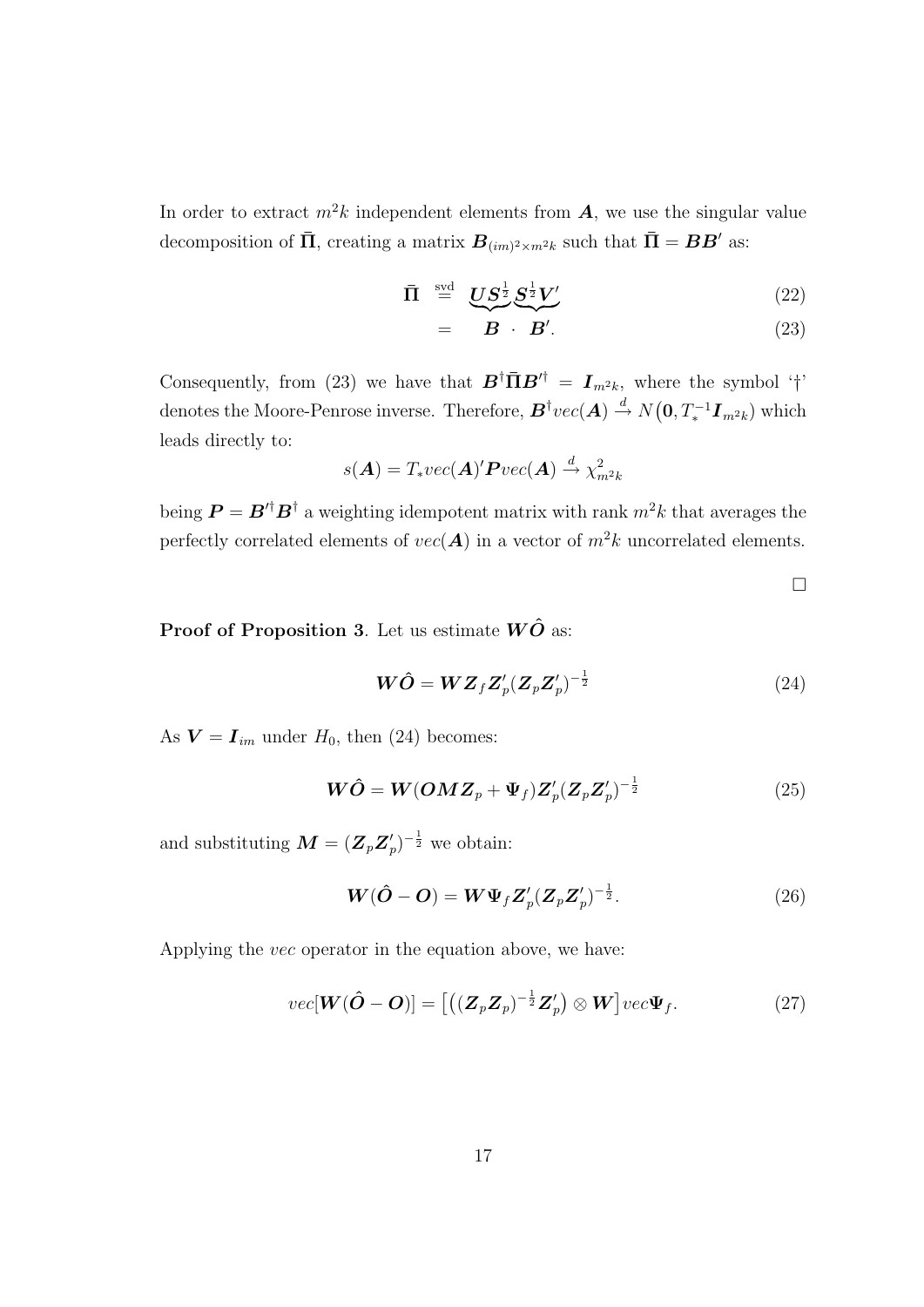Thus, the covariance matrix of  $vec[W(\hat{O}–O)]$  conditional to  $\mathbb{Z}_p$  will be formulated as:

$$
\mathrm{E}\Big[\big[\big((\boldsymbol{Z}_{p}\boldsymbol{Z}_{p}')^{-\frac{1}{2}}\boldsymbol{Z}_{p}\big)\otimes\boldsymbol{W}\big]vec\boldsymbol{V}ec\boldsymbol{\Psi}_{f}vec\boldsymbol{\Psi}_{f'}\big[\big(\boldsymbol{Z}_{p}'(\boldsymbol{Z}_{p}\boldsymbol{Z}_{p}')^{-\frac{1}{2}}\big)\otimes\boldsymbol{W}\big]|\boldsymbol{Z}_{p}\Big].\qquad(28)
$$

By replacing  $\boldsymbol{W} = (\boldsymbol{Z}_p \boldsymbol{Z}_p^{\prime})$  $(p')^{-\frac{1}{2}}$  and using that, under  $H_0$ ,  $\mathbf{Z}_f | \mathbf{Z}_p = \mathbf{Z}_f$ , then equation (28) can be written as:

$$
\left[ \left( (\mathbf{Z}_{p}\mathbf{Z}_{p}')^{-\frac{1}{2}}\mathbf{Z}_{p} \right) \otimes (\mathbf{Z}_{f}\mathbf{Z}_{f}')^{-\frac{1}{2}} \right] (\mathbf{\Omega} \otimes \mathbf{Q}) \left[ (\mathbf{Z}_{p}'(\mathbf{Z}_{p}\mathbf{Z}_{p}')^{-\frac{1}{2}} \right] \otimes (\mathbf{Z}_{f}\mathbf{Z}_{f}')^{-\frac{1}{2}} \right].
$$
 (29)

Again under  $H_0$ , √  $\overline{T_*}({\bm{Z}}_f{\bm{Z}}'$  $(f)^{-\frac{1}{2}} \stackrel{a.s.}{\rightarrow} I_i \otimes Q^{-\frac{1}{2}}$  and  $\sqrt{T_*} (\boldsymbol{Z}_p \boldsymbol{Z}_p^{\prime})$  $(p')^{-\frac{1}{2}}\stackrel{a.s.}{\rightarrow} \boldsymbol{I}_i{\otimes}\boldsymbol{Q}^{-\frac{1}{2}} \text{ hold}.$ Using the properties of the Kronecker product, we can finally write the asymptotic covariance matrix of  $vec(\mathbf{W}\hat{\mathbf{O}})$  as the following expression:

$$
cov[vec(\boldsymbol{W}\hat{\boldsymbol{O}})] \stackrel{a.s.}{\rightarrow} T_*^{-2}\Big[\big[\big((\boldsymbol{I}_i \otimes \boldsymbol{Q}^{-\frac{1}{2}})\boldsymbol{Z}_p\big) \otimes \boldsymbol{I}_i\big] \boldsymbol{\Omega}\big[\big(\boldsymbol{Z}_p'(\boldsymbol{I}_i \otimes \boldsymbol{Q}^{-\frac{1}{2}})\big) \otimes \boldsymbol{I}_i\big]\Big] \otimes \boldsymbol{I}_m. \tag{30}
$$

On the other hand, from equations (12-13) the covariance matrix of  $vec(\hat{\beta}|\mathbf{Z}_p)$  is computed as:

$$
cov\big[vec(\hat{\boldsymbol{\beta}}|\boldsymbol{Z}_p)\big] = \bar{\boldsymbol{H}}^{-1}(\bar{\boldsymbol{Z}}_p \otimes \boldsymbol{I}_{im})(\boldsymbol{\Omega} \otimes \boldsymbol{I}_m)(\bar{\boldsymbol{Z}}_p' \otimes \boldsymbol{I}_{im})\bar{\boldsymbol{H}}'^{-1} \qquad (31)
$$

$$
= T_*^{-1} \underbrace{\left(T_* \bar{\boldsymbol{H}}^{-1}\right)}_{a.s.} \underbrace{\left[T_*^{-1}\left[(\bar{Z}_p \otimes \boldsymbol{I}_i) \Omega(\bar{Z}'_p \otimes \boldsymbol{I}_i)\right] \otimes \boldsymbol{I}_m\right]}_{a.s.} \underbrace{\left(T_* \bar{\boldsymbol{H}}'^{-1}\right)}_{a.s.}
$$
(32)

$$
\stackrel{a.s.}{\rightarrow} T_*^{-1} \cdot \mathbf{I}_{(im)^2} \qquad \qquad \overline{\mathbf{\Pi}} \qquad \qquad \mathbf{I}_{(im)^2} \qquad (33)
$$

$$
= T_*^{-1} \bar{\Pi} \tag{34}
$$

Finally, as  $\lim_{T\to\infty} |\bar{\mathbf{Z}}_p - (\mathbf{I}_i \otimes \mathbf{Q}^{-\frac{1}{2}}) \mathbf{Z}_p| = 0$ , then both covariances, (30) and (31), tend asymptotically to  $T_*^{-1}\bar{\Pi}$ .

 $\Box$ 

Proof of Proposition 4. Let the rth autocovariance matrix of the innovations be  $\bm{C}_r = T^{-1} \bm{\psi}_t' \bm{\psi}_{t-r}$  and the rth residual autocovariance matrix be  $\hat{\bm{C}}_r = T^{-1} \hat{\bm{\psi}}_t' \hat{\bm{\psi}}_{t-r}.$ Further, define  $\mathbf{C} = (\mathbf{C}_1 \mathbf{C}_2 ... \mathbf{C}_k)$  and similary  $\hat{\mathbf{C}}$ . Then, Hosking (1980) proved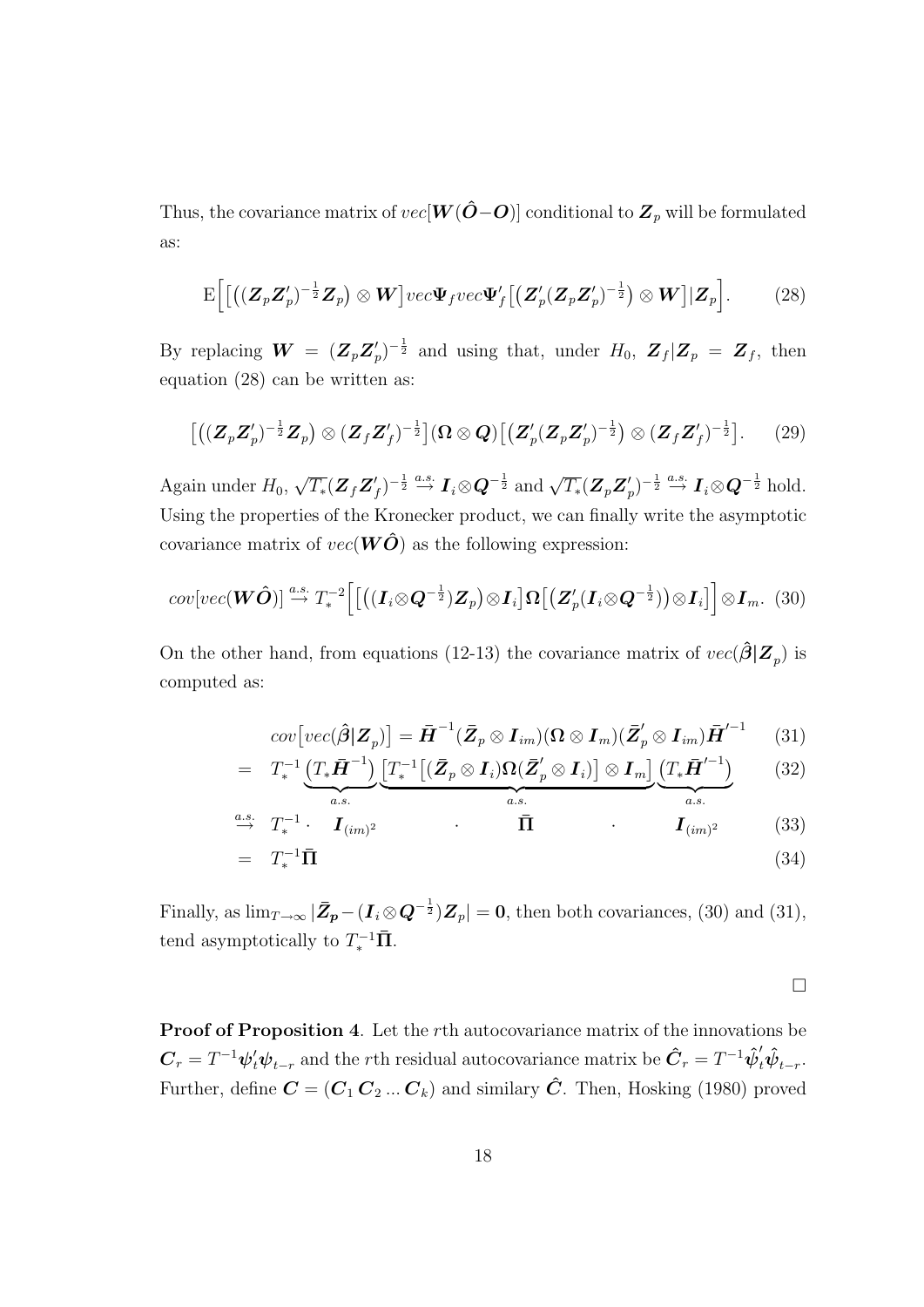that:

$$
vec(\hat{C}) = Dvec(C), \qquad (35)
$$

where **D** is idempotent of rank  $m^2(k - p - q)$ .

Let now define  $\hat{\beta}_* = \bar{Z}_f \bar{Z}_p'$  $_{p}^{\prime}(\bar{\pmb{Z}}_{p}\bar{\pmb{Z}}_{p}^{\prime}% \bar{\pmb{Z}}_{p}^{\prime\prime})\equiv\widetilde{\pmb{Z}}_{p}^{\prime\prime\prime}\otimes\widetilde{\pmb{Z}}_{p}^{\prime\prime\prime}\otimes\widetilde{\pmb{Z}}_{p}^{\prime\prime\prime\prime}.$  $(p')^{-1}$  as the  $\beta$  matrix estimated using the (standardized) residuals of a  $VARMA(p, q)$  model. As these residuals have been previously standardized (see Section 3.1),  $\hat{\beta}_* \stackrel{a.s.}{\rightarrow} \hat{\mathbb{C}}(\mathbf{I}_i \otimes \mathbf{I}_m)^{-1} = \hat{\mathbb{C}}$  where

$$
\hat{\mathbb{C}} = \begin{pmatrix} \hat{C}_{\bar{k}-i+1} & \hat{C}_{\bar{k}-i} & \dots & \hat{C}_1 \\ \hat{C}_{\bar{k}-i+2} & \hat{C}_{\bar{k}-i+1} & \dots & \hat{C}_2 \\ \vdots & \vdots & \ddots & \vdots \\ \hat{C}_{\bar{k}} & \hat{C}_{\bar{k}-1} & \dots & \hat{C}_{\bar{k}-i+1} \end{pmatrix}_{im}
$$
 being  $\bar{k} = \begin{cases} k \text{ if } k \text{ is odd} \\ k+1 \text{ if } k \text{ is even.} \end{cases}$  (36)

Then, we can write  $\bm{B}^\dagger vec(\hat{\bm{\beta}}_*) = \bar{\bm{D}} \bm{B}^\dagger vec(\hat{\bm{\beta}})$  as it was done in equation (35), since  $\bm{B}^\dagger vec(\hat{\bm{\beta}}_*)$  and  $\bm{B}^\dagger vec(\hat{\bm{\beta}})$  have, asymptomatically, the same elements than  $vec(\hat{\bm{C}})$ and  $vec(C)$ , respectively, although sorted in different order. Likewise,  $\bar{D}$  has the same rows than D, but ordered differently, and hence  $rank(\bar{D}) = rank(D)$  $m^2(k-p-q)$ .

Finally, we have previously shown that  $\mathbf{B}^{\dagger}vec(\hat{\boldsymbol{\beta}}|\mathbf{Z}_p) \stackrel{d}{\rightarrow} N(\mathbf{0}, T_*^{-1}\mathbf{I}_{m^2k})$  and, consequently,  $\bm{B}^{\dagger}vec(\hat{\bm{\beta}}_*|\bm{Z}_p)\overset{d}{\rightarrow} N\big(\bm{0},T_*^{-1}\bar{\bm{D}}),$  which leads to:

$$
T_*vec(\hat{\boldsymbol{\beta}}_*)'\boldsymbol{P}vec(\hat{\boldsymbol{\beta}}_*) \xrightarrow{d} \chi^2_{m^2(k-p-q)}
$$

 $\Box$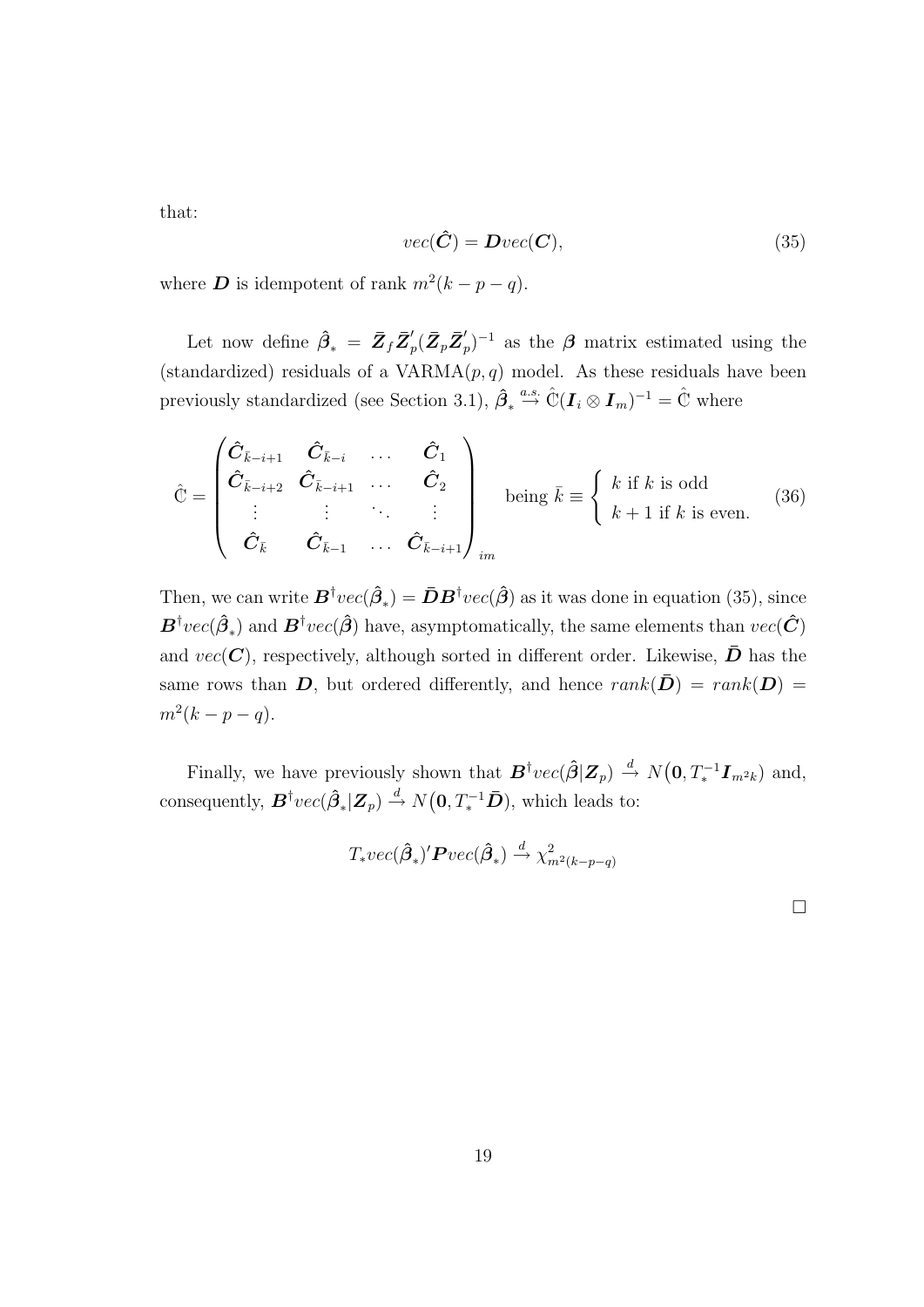

Figure 1: Empirical power of  $s(W\hat{O})$ ,  $s(\hat{\beta})$  and  $Q_{LB}$  for a sample size  $T = 50$ , different ARMA processes and lags  $(k)$ . The empirical powers are computed with a  $\chi^2_k$  distribution except for the ARMA(1,1) process where a  $\chi^2_{k-1}$  is employed as  $H_0$  is tested over the residuals of a misspecified  $AR(1)$  model. Results computed with 5000 replications.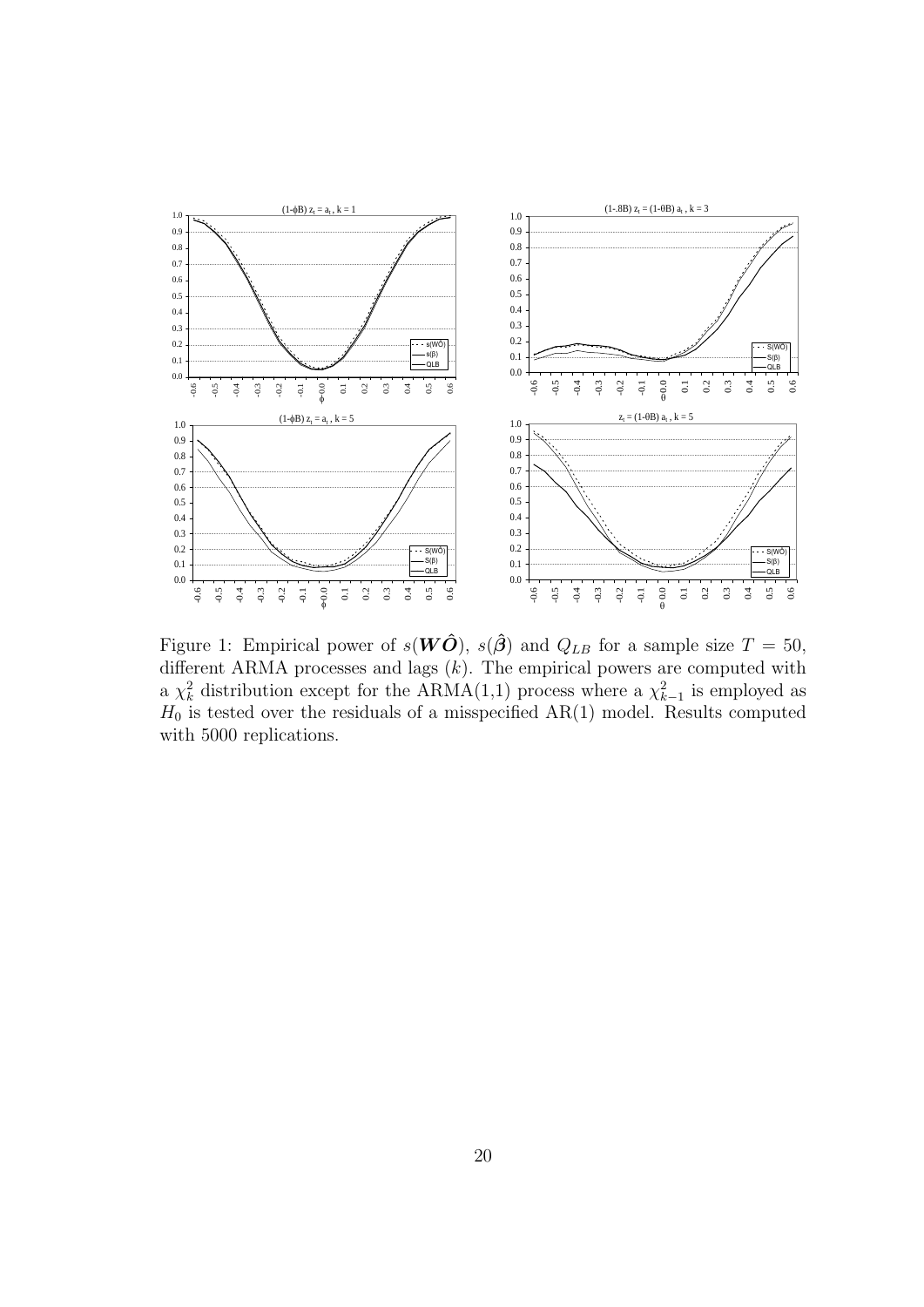|                                                                                                            |                       | 053<br>.055                                    | $\sqrt{209}$ .<br>.732, | (195)<br>(100.                                    | (093)<br>.055,                              | .368<br>.847                                   | (174)<br>.066            | .382(<br>584                      | $\binom{130}{152}$       |
|------------------------------------------------------------------------------------------------------------|-----------------------|------------------------------------------------|-------------------------|---------------------------------------------------|---------------------------------------------|------------------------------------------------|--------------------------|-----------------------------------|--------------------------|
|                                                                                                            | $\boldsymbol{Q}_{LB}$ | .052<br><b>LSO</b> .                           | $-135$                  | $-330$                                            | $-105$                                      | $-526$                                         | $-0.066$                 | 611.                              | .334<br>356              |
|                                                                                                            | $s(\vec{\beta})$      | 046                                            | 050                     | .980                                              | <b>187</b>                                  | .962                                           | .059                     | .669                              | .481                     |
|                                                                                                            | $\delta(W\tilde{O})$  | $049$                                          | <b>1957</b>             | .981                                              | <b>196</b>                                  | .915                                           | .041                     | .600                              | 286                      |
|                                                                                                            | $\mathsf{N}$          | $\mathfrak{D}$<br>$\circ$                      | $\sum_{i=1}^{n}$        | $\tilde{\mathfrak{S}}$<br>$\mathbf{\Omega}$<br>ŗĊ | $\infty$                                    | $\tilde{\mathcal{L}}$<br>$\tilde{E}$           | $\sim$<br>$\overline{C}$ | $\sum_{i=2}^{n}$<br>$\frac{1}{1}$ | ن<br>ت                   |
| s( $W$ ), s( $Z$ ) and $Q_{LB}$ for a sample size $I = 50$ , different bivariate VAKMA                     | $M\Lambda$            | $\begin{pmatrix} 1 & 0 \\ 0 & 1 \end{pmatrix}$ | $\overline{C}$          | 95<br>$\circ$<br>$-8B$<br>5B.                     | $-7B$<br>.2B<br>$\overline{d}L$ –<br>$-.3B$ | $\sigma$<br>$\overline{C}$                     | $\circ$                  | $\overline{C}$                    | $\overline{C}$           |
| processes and lags $(k)$ . Results computed with 5000 replications.<br>Table 1: Emprical size and power of | AR.                   | $\overline{\phantom{0}}$                       | 4B<br>$-.2B$<br>$\cup$  |                                                   | $-.8B$<br>$\circ$<br>4B                     | $-.4B^2$<br>$.4B - .2B^2$<br>$4B + 3B^2$<br>1B | $\overline{\phantom{0}}$ | 4B <sup>4</sup><br>$\cdot .2B^4$  | $\circ$<br>$\circ$<br>4B |
|                                                                                                            | $(\log$<br>جح         |                                                |                         |                                                   |                                             | $\mathcal{C}$                                  | ↤                        | ₹                                 | $\infty$                 |
|                                                                                                            | Model                 |                                                | $\mathfrak{a}$          | S                                                 | ₹                                           | LΩ                                             | $\circ$                  | $\sim$                            | $\infty$                 |

 $3.42$   $37$  D M A β) and  $Q_{LB}$  for a sample size  $T = 50$ , different bivariate VARMA  $-1.1$  $\ddot{\pi}$  $\tilde{C}$  $\overline{5}$  $\epsilon$  $\frac{C}{d}$  $\hat{\mathcal{O}}$ ),  $s(\hat{\mathcal{\beta}}$ Table 1: Empirical size and power of  $s(W)$ <br>processes and lags  $(k)$  Results computed v Ė  $\mathbf{r}$ Table